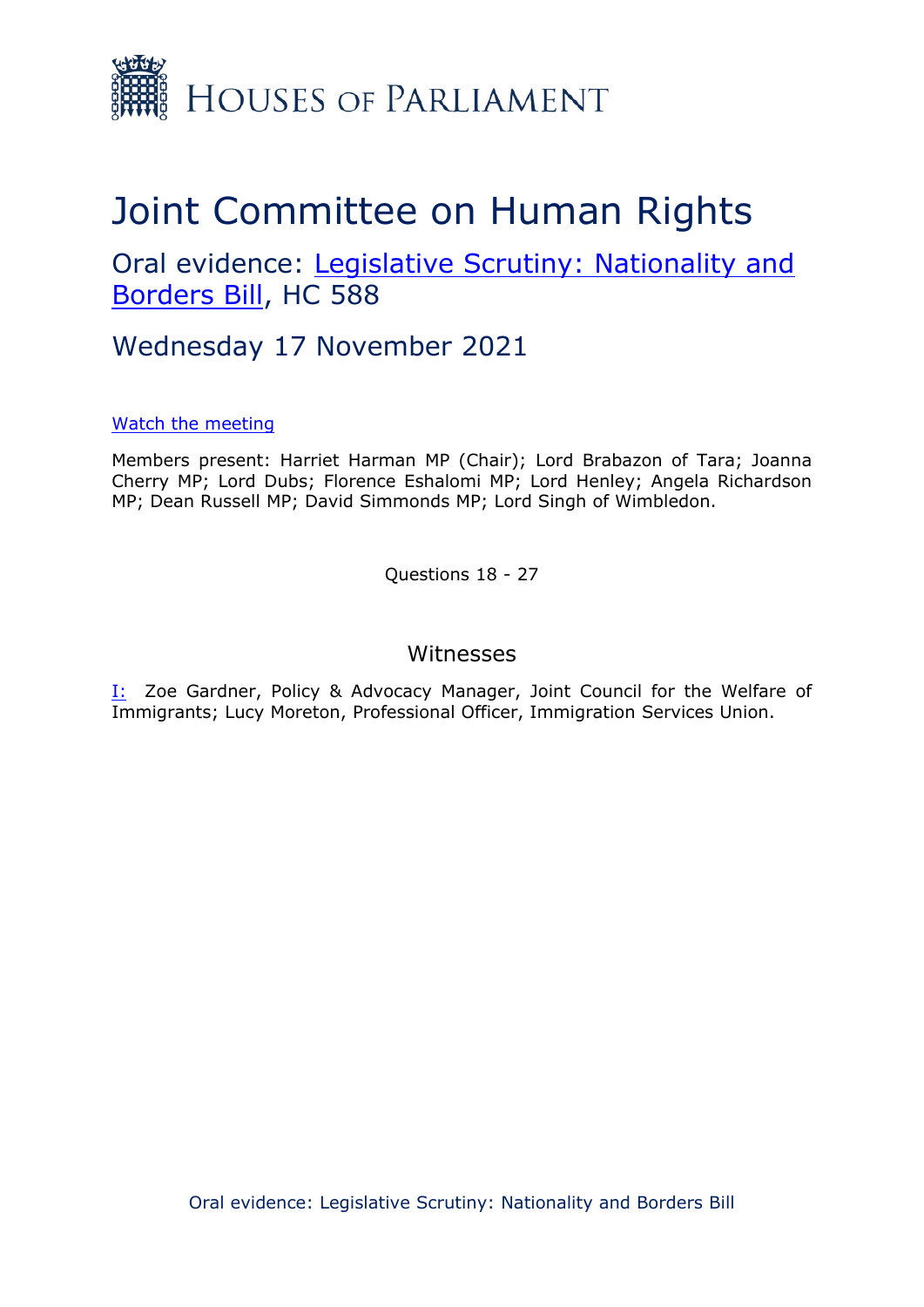Zoe Gardner and Lucy Moreton.

Q18 **Chair:** Welcome to this evidence session of the Joint Committee on Human Rights. Half our members are Members of the House of Lords and half are Members of the House of Commons. We are concerned about human rights and scrutinising legislation for the implications for human rights. This is the committee's third evidence session on the Government's Nationality and Borders Bill. Our concerns are the human rights of the right to life, the right not to be discriminated against, the right not to be subjected to inhuman or degrading treatment, the right not to be unjustly detained and the right to family life. There are a number of human rights issues at stake on the issues that this Bill covers.

We have published our first report, which looked at the nationality clauses of the Bill. The Bill has just completed its committee stage in the House of Commons and will then go on to report stage. It will then obviously make its way to the House of Lords.

Today, we are very grateful to have two panels of witnesses. On the first panel, we will hear from witnesses who have experience of conducting asylum casework, both inside the Home Office and on behalf of asylum seekers. The second panel of witnesses provide front-line services to children: an individual representing a refugee and migrant children's advocacy organisation and a medical professional who can speak about scientific accuracy of age assessment methods.

For our first panel, to discuss the asylum decision-making, we have in the room Zoe Gardner, who is policy and advocacy manager at the Joint Council for the Welfare of Immigrants. As people will know, it campaigns for justice in immigration. Zoe is a researcher and campaigner on migrants' rights in the UK and across Europe. Welcome, Zoe.

We also have Lucy Moreton, who is the professional officer at the Immigration Services Union; she is appearing with us by Zoom today. The ISU is the trade union representing Home Office staff involved in UK immigration, customs and border management for people in the Home Office. Lucy assists in employment tribunal proceedings and provides legal advice.

Can I start by asking the first question? The Government, as you will know, accepted Wendy Williams' recommendation made in the Windrush review that Home Office decision-making should be built on principles of fairness, rigour and humanity. That is what was proposed and what the Government accepted. Is asylum decision-making in the Home Office in line with those principles? Will the Nationality and Borders Bill have any impact, positive or negative, on whether those principles lie at the heart of decision-making?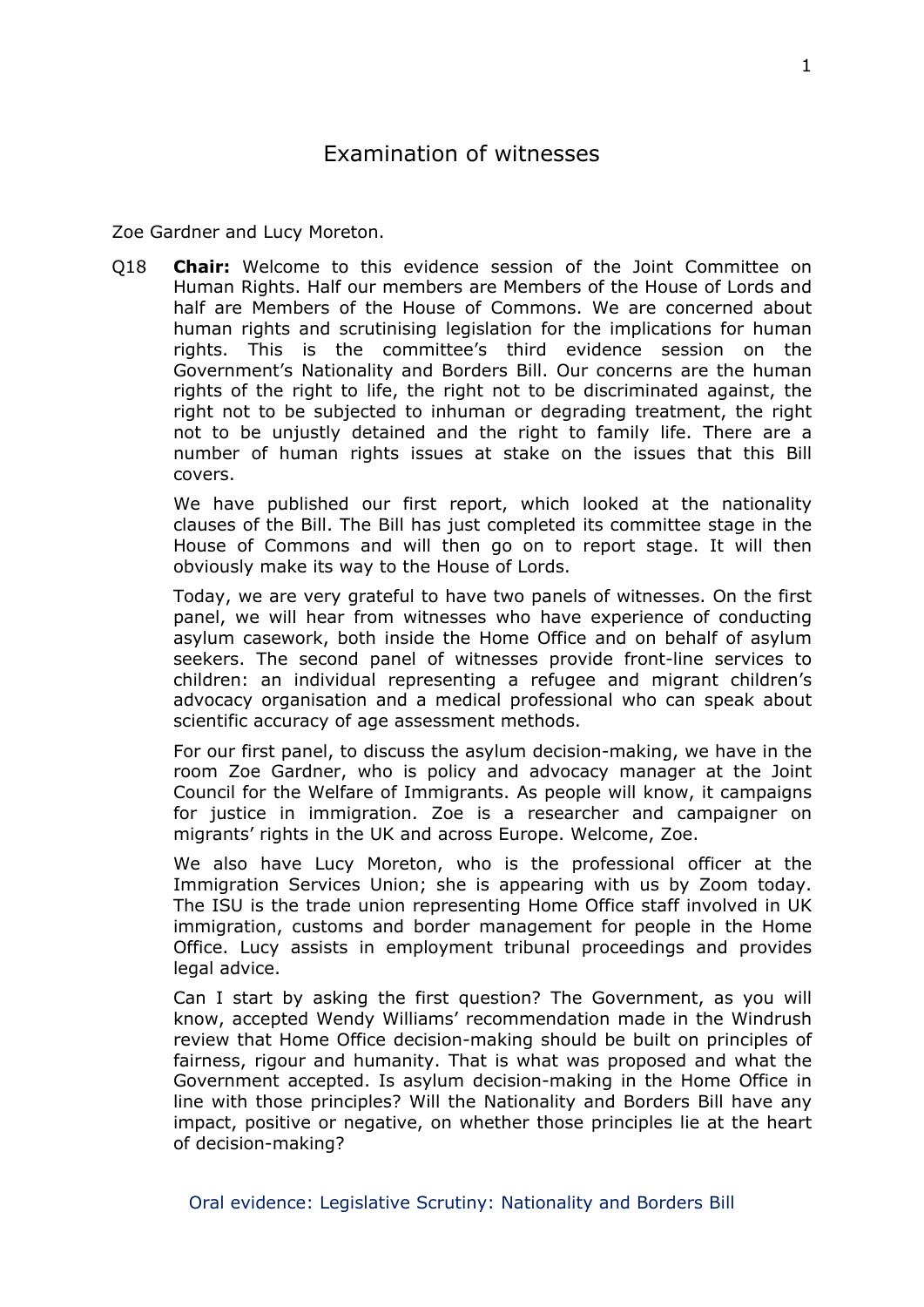Just to help set the scene, could Lucy describe what that decision-making process is? If somebody applies for asylum, how is the case decided? Zoe and Lucy, could each of you say whether that structure provides for those principles and how the Bill will affect that one way or the other?

*Lucy Moreton:* The starting point is to provide information. At an early stage, once a claim is made, an applicant will be able to provide information through an interview or written submissions. They could be photographs or video evidence. All of that is gathered together and considered by an asylum decision-maker who is usually at executive officer grade. They will make the initial decision as to whether the claim merits a grant of asylum or not, or a lesser grant of leave to remain because removal is impracticable. If that decision is adverse, it can be challenged through the courts. If it is positive, it is enacted by an administrative officer who does the associated paperwork for it.

The Home Office is working really quite hard to embed the findings of the Williams report. The factors that led to it were of immense concern, particularly to the members this union represents, because they are so deeply involved in the very front-line decisions that sparked the unfortunate events leading to that review. The Bill itself is not likely to change that work to embed those provisions. Home Office staff, who are the members we represent, do their absolute best to be completely fair and robust.

The issue comes because of the pressure of work, the expectations with timelines and the requirements to make decisions within a short timeframe. There is a lack of concern for their mental health or wellbeing. There is an element that just suffers burnout, and that erodes the humanity of decision-making. Once you have heard really horrific stories over and over again, you can become very hardened to it if you do not have the space to process that and take care of your own mental health and well-being. It is no criticism of the staff where that has happened; they need greater support in order to keep that essential element of humanity there.

*Zoe Gardner:* Thank you very much for having me here. For full transparency, I should probably say that I have never acted as a caseworker on asylum cases. I represent JCWI, which has a legal team that takes these cases. I bring that expertise to this.

Yes, there is more or less total convergence of opinion among expert groups of people working in the asylum rights area that Home Office decision-making is extremely unsatisfactory in asylum cases for many of the reasons that Lucy has already pointed out. It has been raised repeatedly, in expert reports from colleagues of mine within the sector of refugee protection, from the Independent Chief Inspector of Borders and Immigration, and from parliamentary committees like yours previously, that there is a lack of resourcing and understanding of the evidence on vicarious trauma and compassion fatigue that can take place within the Home Office.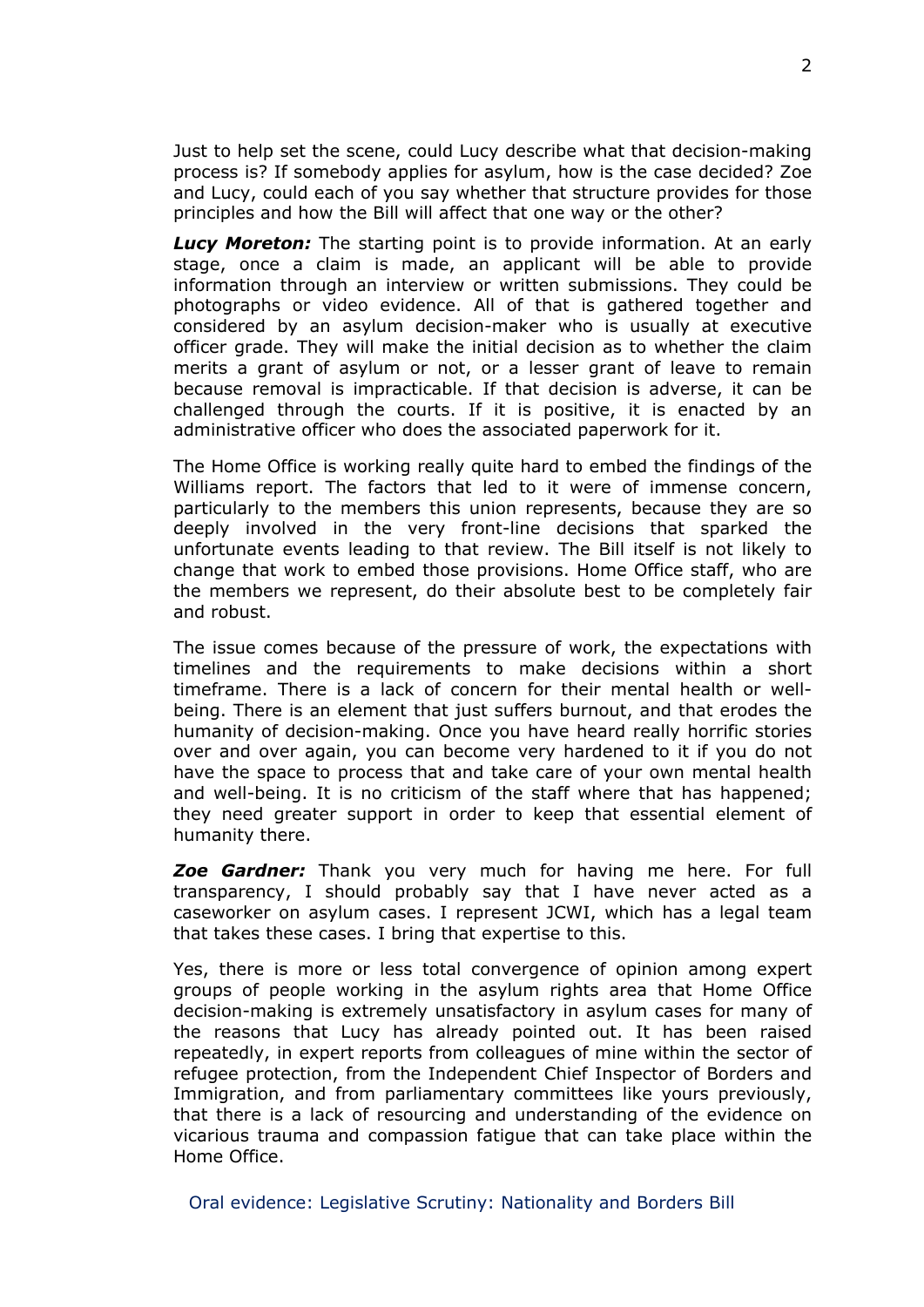It is a recognised medical and perfectly ordinary defence mechanism that, when you continuously hear these terrible stories, you begin to disbelieve them or tell yourself that they are exaggerated in some way. There is a real problem stemming from a lack of support and resourcing within the Home Office asylum decision-making sector that is resulting in poor-quality decisions. We see the impact of that on our clients every day. We also see it in the appeals figures. Over half of asylum appeals are allowed, which means that the decisions to refuse somebody protection were made wrongly in the first instance. Of course, these are issues of life and death. This goes again to the pressures that are placed on the asylum casework decision-makers, because they are forced to make decisions that really have people's lives hanging in the balance day in, day out.

Unfortunately, the Bill that we have before us takes no steps whatever to correct those long-standing issues of poor-quality asylum decisionmaking. The Bill will exacerbate those problems in three key ways, which I hope we will get to in more detail throughout the session.

First, it will introduce greater delays into the asylum system through the inadmissibility rules that introduce delays in and of themselves, but also through increasing the complexity of how decisions need to be made.

Secondly, it will increase the likelihood of further appeals and legal challenges. A longer time will be spent in the court challenging these decisions because of that complexification of the process of who qualifies for what type of protection.

Finally, and most importantly, it will result in more people who are genuinely fleeing persecution being denied the protection they need, because it introduces measures that fly against the scientific evidence to damage the credibility of people. That will obviously have a severe impact on the protection of those people's human rights, their protection from degrading treatment and their right to life.

**Chair:** In an earlier report after we looked at the Windrush error in decision-making, which was not asylum but was about Home Office decision-making, we suggested that independent decision-making should be considered. If you are making a very important decision, it should be set aside from the Executive. What do you think about that?

*Zoe Gardner:* That is a very interesting suggestion. Look at the national referral mechanism and the single competent authority, which is where decisions on trafficking and modern slavery cases are made. That body has a degree of autonomy and independence from the Home Office. It is a highly trained decision-making force, and we find that the decisions coming out of there are generally of a higher quality. It may be one route to pursue.

There is an absolute culture that it would appear comes from the top of the department in the Home Office, both at a ministerial level and in the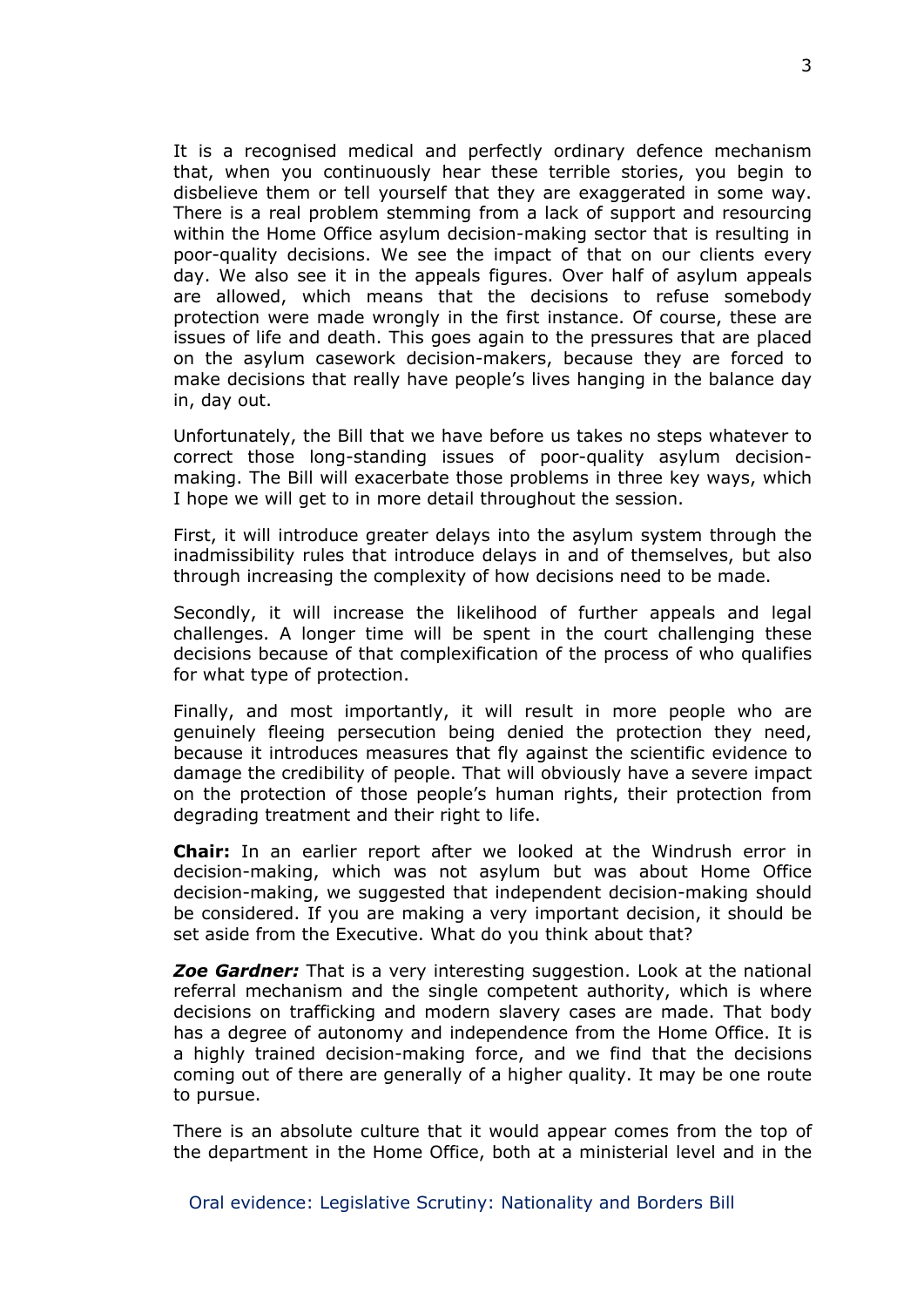Civil Service, of this department seeing itself as a gatekeeper. It is trying to

catch people out, to prove that people are telling a lie and that they do not need the protection they say they do, rather than taking pride in the fact that it is the department that could offer protection to the people who need it.

Turning that around into a culture in which people take pride in their ability to protect people would go a long way to changing this problem with poor decision-making. Whether that can happen under the auspices of a Home Office that is clearly hostile towards asylum seekers—there really is no nicer way of putting it—I do not know. Autonomy from the Home Office might be one way of pursuing that.

**Chair:** Lucy, what do you think about that? Would your members be happier with being away from the political heat of the contested issue of immigration numbers and being able to make decisions in a more independent environment? Is that difficult for you to say?

*Lucy Moreton:* It is difficult to say. Wherever these individuals sit, they are civil servants. They cannot be insulated from the media coverage or the undercurrent that, as Zoe says, is hostile to migration. They will make the best decisions that they can make in the place they are in. Whether they are independent from the Home Office or not makes less difference than resourcing them properly and giving them the information, training, support and capacity to make sensible decisions that are well reasoned and well argued in a reasonable timeframe. Nobody comes to work to do a bad job; they come to work to do the best they can.

Zoe's and my point about compassion fatigue and becoming hardened and damaged by some of these horrific accounts will happen whether they are independent of the Home Office or not. With the greatest respect to the individuals who are making those initial decisions—I was one of them many years ago—those decisions are made at a relatively junior grade in the Home Office. The political pressures are not felt in quite the same way as they are at a more senior level within the Civil Service.

In the prevailing culture that Zoe observes—I will not comment on whether she is right or not on that—the pressure falls on the more senior leaders. They are arguably more capable of withstanding that and upholding the values of the Civil Service and the Home Office specifically. It rests less with the caseworkers who make the decisions. Whether you are independent or not will probably not have a significant impact.

Q19 **David Simmonds MP:** This is just a very brief pressing of a point. Can I ask both witnesses whether they think there is a better model anywhere in the public sector or the system that might be relevant to apply here? I am conscious, for example, that there have been immigration appeal tribunals. There are also various appeal tribunal mechanisms in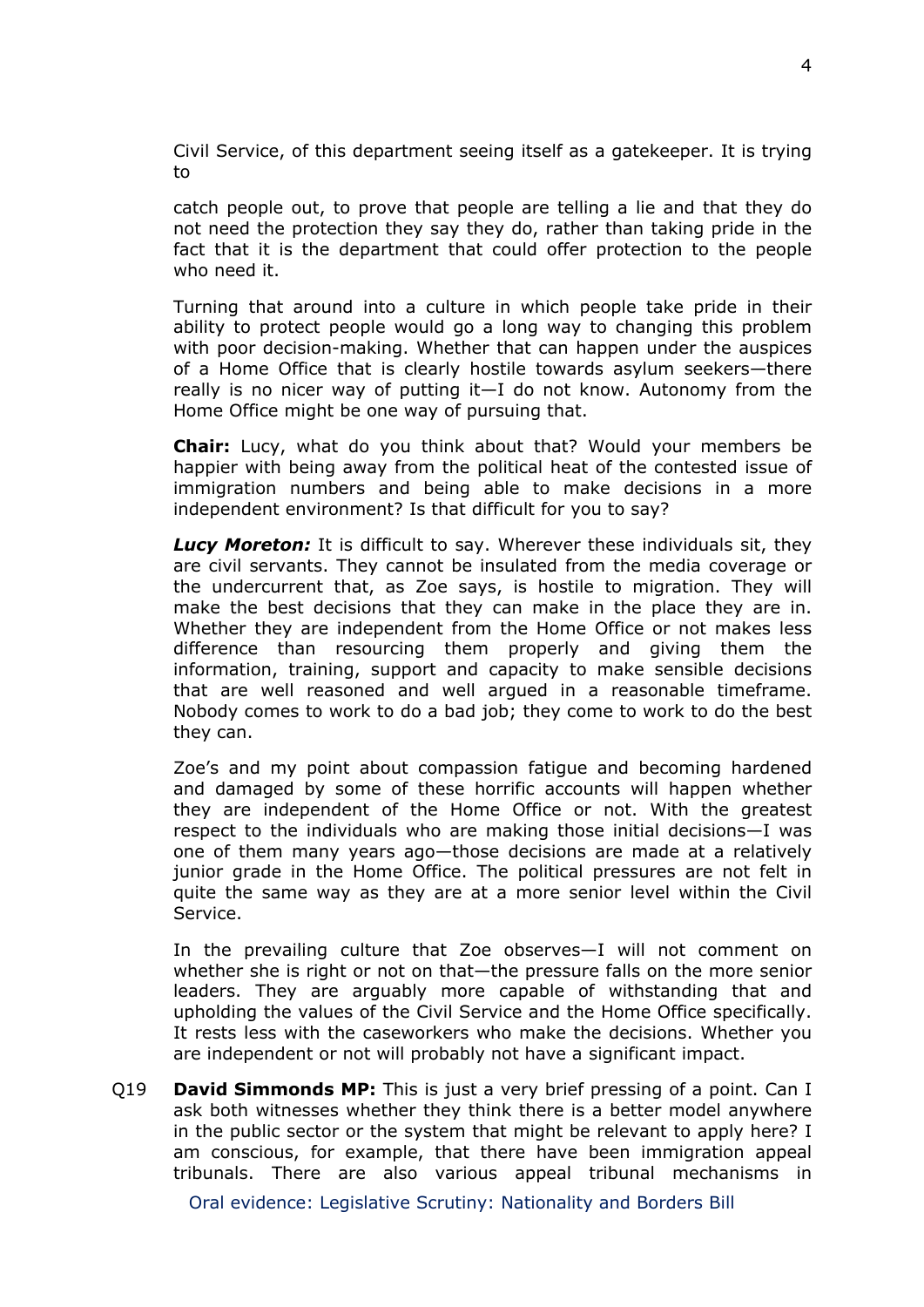employment, and even in things like parking and commercial disputes. Is there anything we could learn from there that would make this better?

*Zoe Gardner:* I am afraid that I have one focused area of expertise, so I do not really know of any examples. The Home Office could benefit a great deal in general from more joined-up thinking across other departments, working with others where things are working well, and being open and not defensive about learning from those good examples.

*Lucy Moreton:* That is certainly true. Nothing that places initial decisionmaking or that first-instance decision in the hands of a court will necessarily help. It is really important to have a tribunal system, whether that is immigration appeals or employment tribunals, but that first decision is always made by somebody.

It is better to keep that decision-making within the Civil Service model. A lot of parking decisions, for example, are made by contractors. Immigration decisions are so multi-faceted and bound into humanity, and you need so much experience and depth of knowledge within your field and the country field in which you work, that they lend themselves better to a permanent employment model. Like Zoe, I am not aware of any particular best practice. Were there any, I am sure that we and the Home Office would welcome learning from them.

**Chair:** It is about getting the decision, which Zoe has emphasised is such an enormously important decision in people's lives, right at the outset. We will ask further questions about the appeal success rate of appellants and the incidence of appeal. Apparently, around 75% of asylum applicants whose application is refused at initial level lodge an appeal. Presumably, if the decision were more correct at first instance or had more credibility, there might be fewer appeals and we might have more rapid decision-making.

Q20 **Lord Dubs:** I want to turn to the backlog of asylum applications. Bearing in mind that the number of asylum applications has remained at a fairly consistent level over the past five years, why has the number of asylum applications awaiting a decision increased from approximately 21,000 at the end of 2016 to 57,000 at the end of June 2021? What are the human rights implications of such a delay, and how could the backlog be decreased while ensuring that decision-making processes are fair and the rights of applicants are fully respected?

*Zoe Gardner:* I am sure that Lucy and I will echo each other again to a degree here, because it is about resourcing the asylum caseworkers. There is a huge amount of churn in asylum decision-making staff. It is hard to retain staff. It is not clear to me that that justifies this extreme increase in delays that we are seeing.

Lord Dubs is absolutely right to highlight the impact that that has. We see that on our clients day in, day out. We are talking about people who are vulnerable and have experienced severe trauma in many cases. They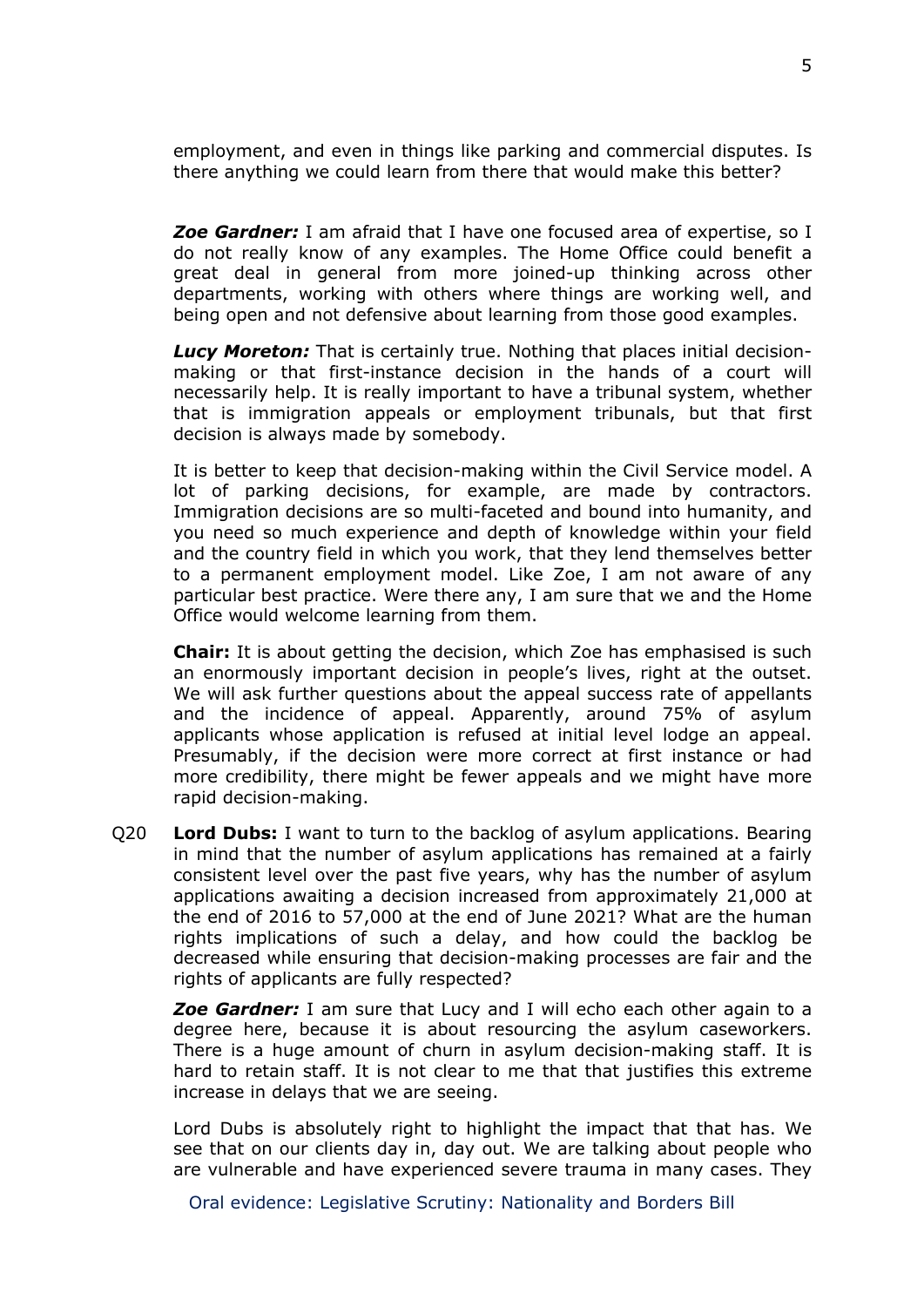have no idea how long they will wait, but they are waiting, on average, for really unacceptably extended periods of time just to get a letter back saying when the date of their interview will be.

**Chair:** What sort of periods of time are we talking about—weeks, months or years?

*Zoe Gardner:* The average is now over a year, which is astounding. I have some figures here. It will only have gone up from this, but for the year ending December 2020 there were 2,284 people who had been waiting for over three years, and 55 of those were children. This system absolutely is not working. To be honest, it is hard to tell from the outside where the blockage is. It is not acceptable and causes huge detriment to the mental health of the people who are caught within that system.

That is just for the initial decision. As we have discussed and will go into, there are appeals. That is another lengthy process before people eventually get the protection they need and are able to start their lives again. During this time, people are, in almost all cases, not allowed to work or study. They are in accommodation that is completely substandard, especially for the kinds of periods we are talking about. Maybe for a short period, somewhere not that great would be tolerable, but it is not when it ends up being for years at a time.

We see people's mental health deteriorate. In the long term, that is detrimental not only for them as individuals but for the country. Their recovery, ability to integrate and ability to start their lives again are massively hampered by this. They will need long-term support. We see people come in who are bright, motivated, qualified and desperate for help, and we see them be completely broken down and become just a shell. Years later, they call us up and ask, "When am I going to hear?" We cannot give them an answer. It is absolutely unacceptable, and, as I say, this Bill will make that worse.

*Lucy Moreton:* Part of the answer to the backlog is coronavirus. It is certainly true that the rate of decision-making was impacted by that. It is not all of the story by any stretch of the imagination, but it is part of it.

Retention, as Zoe says, is absolutely horrific within the asylum decisionmaker role at the moment. There was a nine-month training programme that has just been shortened to six months through the asylum academy that is just rolling out. The majority of individuals do not remain beyond 12 months, and almost none of them remain beyond 24.

**Chair:** Do you mean the caseworkers?

*Lucy Moreton:* Yes. They are the individuals who are making the decisions. That is because of the conditions they work in and the capacity. Remuneration within the Civil Service is not particularly high. They see this as a stepping stone to better-paid roles elsewhere, which is absolutely fair enough; everyone has a right to better their lives and circumstances.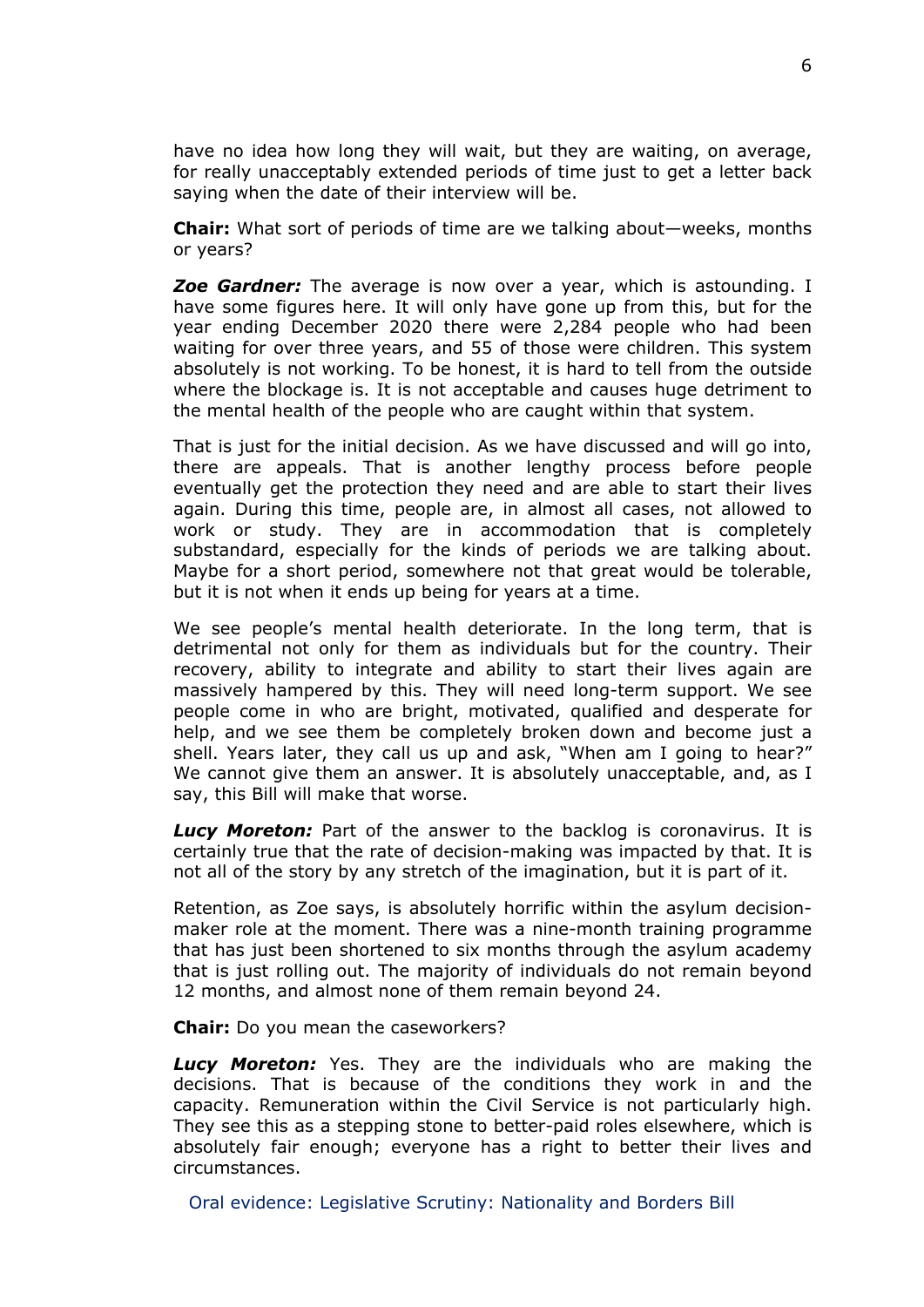On the impact on mental health and well-being, the sickness rates are very high. The staff surveys report fairly high levels of dissatisfaction and perceptions of bullying and harassment within the departments.

None of this is universal, but they are all pieces of the puzzle of why we need highly trained decision-makers. You can make a decision in a country case far faster if you really know that country. It takes years to build that knowledge. If they stay less than 12 months, we are constantly playing catch-up, trying to recruit new people, trying to train the people we have and trying to replace those who move on into other areas of the Civil Service or out of the Civil Service altogether. That has led to the increase in backlog.

Zoe is absolutely right about the impact on the individuals. If we could make the asylum decision system much faster and get from end to end in six months, in an ideal world that would serve so many purposes. It would lead to the protection not only of the public purse but of the individuals who deserve protection and of the reputation of the UK internationally. Nothing in the Bill as it stands will achieve that. Zoe has quite correctly highlighted that this will just bog us down in legal challenge after legal challenge, which will go on for decades.

Of course, resourcing of the courts is part of this. It is not just getting them from application to decision but getting them all the way through all the court processes, and the court delays are a significant part of that. With respect, if someone has an adverse decision, they are not going to put their hands up and go, "Okay, fine. I'm going to go home" just because it is well reasoned, cogent and correct. They have a right of appeal in the UK and they will use it. That is important. We are a just society, or we try to be. They have a right of appeal, and it is fair and right for them to use that.

*Zoe Gardner:* I obviously completely agree with the vital importance of that right to appeal, but there is some evidence from the Netherlands, where they have tried various different approaches. When people had gone through a process that they considered to be fair and had had the chance to be heard and to provide all their evidence clearly, and had understood the process they were in, there was evidence that there was greater compliance with the system, even when negative decisions were made at the end. That is a small example, because unfortunately that kind of process is rare around the world. Where it has been tried, it seems to have positive outcomes.

Q21 **Florence Eshalomi MP:** Good afternoon to everyone. One thing you have touched on is issues with caseworkers and productivity. I am a south London MP representing Vauxhall, and I will have been an MP for two years next month. There is a 50:50 split between Home Office and housing casework; that makes up the bulk of the thing. We have seen fewer substantive interviews and fewer decision-making processes with the caseworkers. Lucy, have the asylum caseworkers you represent raised any concerns to you about their workload and general well-being?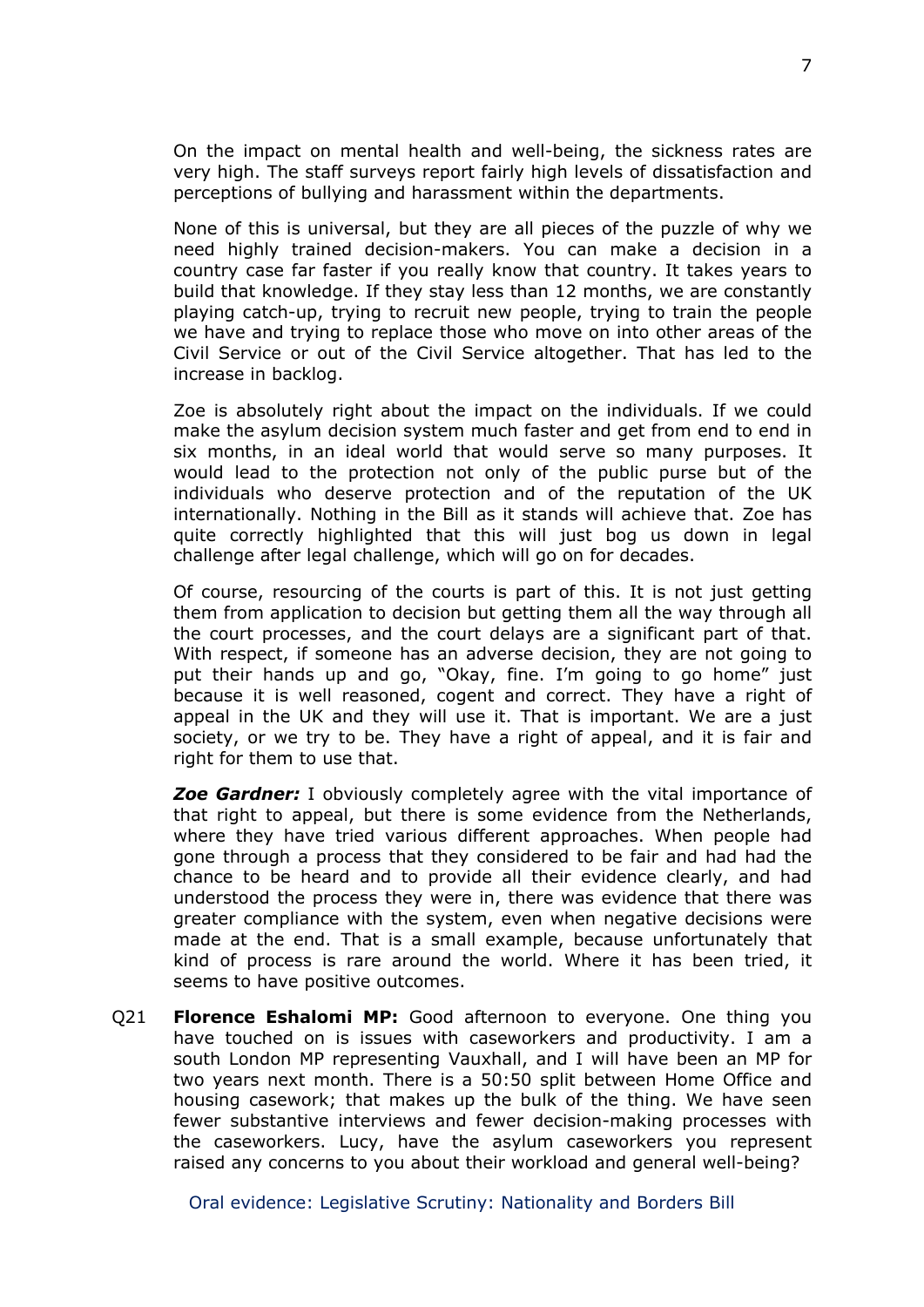*Lucy Moreton:* Very much done so. The workload across the Civil Service is very pressured. We understand that it is important. The public purse is important. We must all do more with less, but pressure is being placed on

staff to make decisions, particularly in complicated cases. If you cannot take the time to have a proper think about it, do some proper research and write in a considered and measured way, you cannot do a job that you are proud of. Taking away the caseworker's pride in their ability to do a good job impacts their mental health and well-being.

We have touched repeatedly on the point about hearing these horrific stories over and over again. Some of them will be constructed; that is the nature of this. The majority of them will not be. If you do not have time to decompress and process the horror of what you are hearing, that too will take an inevitable toll on your mental health and well-being. You cannot take that time out or receive that care if you are fighting against an unrealistic expectation to make a decision.

In the service agreement, the intention is to make a decision in 26 weeks. With the number of cases the individuals have responsibility for it is thousands of cases for each individual—that is simply an unrealistic expectation. If we could resource the whole process better and give staff the space to make a proper, considered, careful human decision and to have proper care for their own health and well-being, that would make a huge difference.

**Florence Eshalomi MP:** You may both be aware that the Permanent Secretary, Matthew Rycroft, outlined all the issues that you have touched on at the Home Affairs Committee on 22 September. He said that they need 1,000 more caseworkers by April 2022. Do the asylum caseworkers you represent have adequate training resources to complete their jobs? Will that increase in support staff help the situation?

*Lucy Moreton:* The training academy recently reduced the training, which had been a nine-month programme, to a six-month programme. That was in response to staff feedback. If you are recruited into a role, you are recruited to make decisions, but then you are not allowed to make those decisions for three-quarters of your first year, you get annoyed and you go away quite quickly.

They have changed the pattern of training, but that has yet to really bed in, so it is very difficult to tell right now whether this new system of training is adequate. It certainly takes at least two years to become fully conversant with the role that you are fulfilling and the complexities of the decisions that you must make.

The Home Office is proposing to recruit all these new staff. We have to train them, so even if we recruit them by April 2022 they will not be online until much later in 2022. It is also proposing paying an additional recruitment and retention allowance to staff who remain after 12 and 24 months, because we need to build that depth of expertise in people who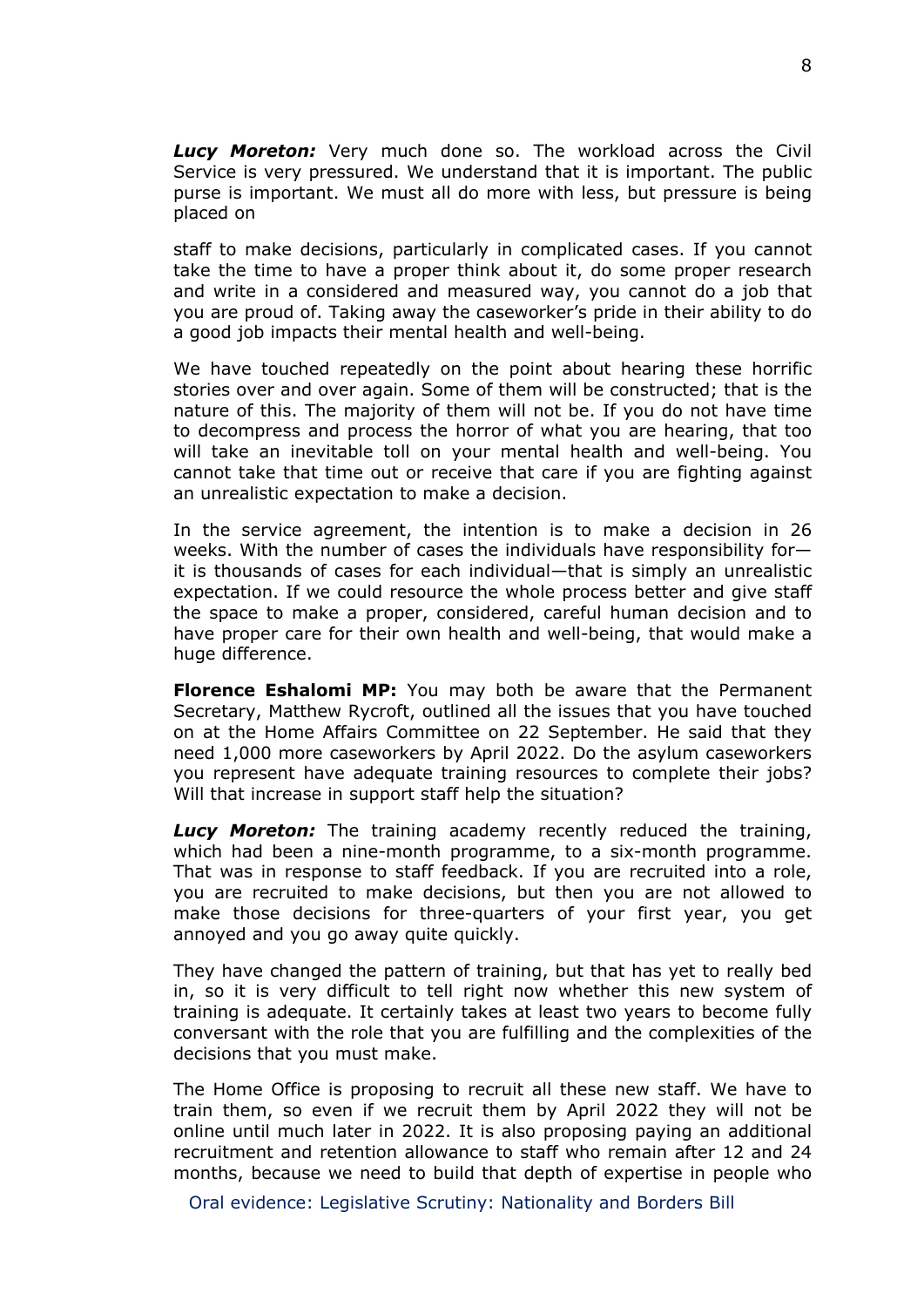have made this decision-making a large part of their career choice and progressed though the grades within it.

Zoe made a very interesting point fairly early on about people being proud to make decisions that protect people, and the need to change the culture from a gatekeeper culture of "Keep out the bad guys"—that is largely what borders, border decisions and immigration decisions are predicated on, particularly in asylum case-working—into something that is a bit more customer-friendly. We did that with the EU settled status scheme, and we put in sufficient resources. Civil servants do not really like the phrase "customer service approach"—certainly, Home Office civil servants do not—but we need to turn it a little. Yes, it is about protecting the UK, national security and fairness for the public purse, but it is also about providing a service that they can be proud of. That culture change would be really important.

**Florence Eshalomi MP:** I will leave it there, but I just wanted to add my thanks to the caseworkers in the Home Office who have dealt with some really complex asylum cases in my constituency. I am sure that is the case across the country. They obviously need more resources to do their jobs.

Q22 **Chair:** Is there an algorithm monitoring the caseworkers to see what their rates of recommendation of acceptance and refusal are so that somebody's cases are looked at if they are bleeping up above a certain level, or is the integrity of each individual decision respected?

*Lucy Moreton:* The process is quality-assured, so decisions are doublechecked. Yes, there is a time and motion monitor, for want of a better term, that makes certain that people are making the right numbers of decisions and roughly the right proportion of decisions. A senior manager can review any of those.

**Chair:** I can see the point about getting through a certain number of cases and making a certain number of decisions, but how can there be a right number for accepting and refusing asylum applications? Does that not cut right across the integrity of the process?

*Lucy Moreton:* When you have a large enough statistical sample, it is possible to draw a statistical conclusion, but that will fall down when your sample becomes smaller and smaller. When you are dealing with how many Afghan nationals over 10 years would be refused or granted, you can make a meaningful statistical decision from that. You cannot make a meaningful statistical distinction when you are dealing with a smaller number.

You are right that it removes the humanity from the process. When you are looking at your counters, for want of a better phrase, and going, "Hang on a minute. I'm a little bit high on the grants at the moment. I need to find some more refusals", you do not want to be the person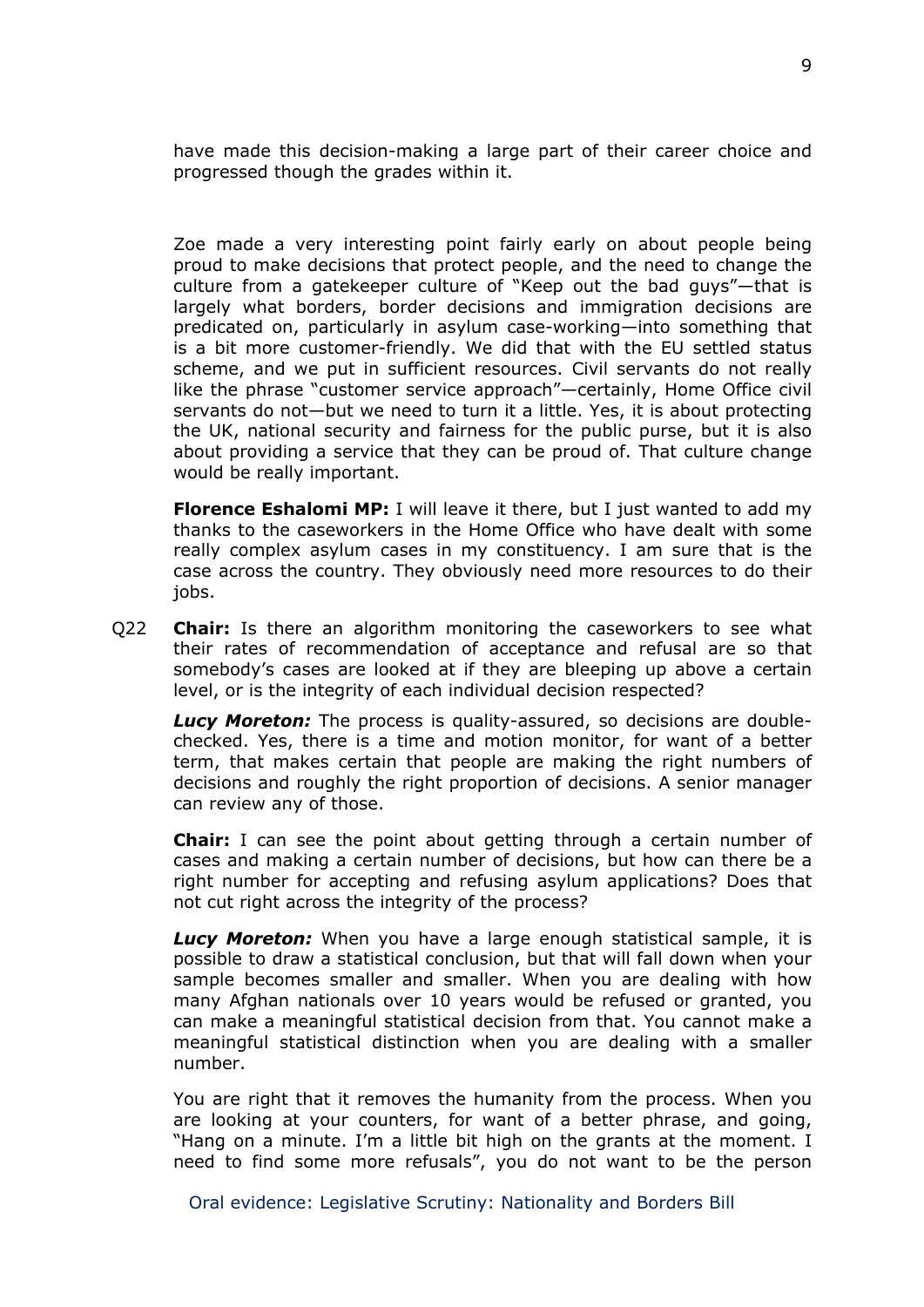whose papers are in front of you, when that person is facing the pressure from their managers to change their grant and refusal rates. It is possible to set the limits based on decades of historical experience, but the practical application of those limits is more difficult.

**Chair:** Looking at the refusal and acceptance rate of the past will just tell you what was considered to be the percentage of accepted and refused cases in the past. Surely it cannot or should not tell you anything, or even be any part of the picture, if you are considering the human rights of an individual.

*Lucy Moreton:* Yes, absolutely. The Civil Service has to count. It has to prove what it does in order to get its budgets. Traditionally, the Civil Service as a whole tends to be a little process-driven. Certainly, it falls down when you are trying to apply those numbers and productivity targets to an individual. That can never improve the quality of your decision-making.

**Chair:** There is a difference between productivity in getting through the number of cases and productivity in the number of refusals.

## *Lucy Moreton:* Yes.

**Chair:** Those are two very different sorts of productivity.

Q23 **Lord Henley:** You talked just then, Lucy, about the process being quality-assured, but we are assured that the proportion of successful asylum appeals has been steadily increasing over the last decade—that implies that they are the wrong decision—with success rates up from 29% in 2010 to 44% in September 2020. Zoe referred to a figure of about half now being overturned on appeal. Does the number of asylum decisions that are right first time, which is what we want to get, appear to be decreasing? What could be done to improve that quality assurance and enable the Home Office caseworkers to make the correct decisions the first time?

*Lucy Moreton:* We need better training, more experienced staff and more resources. I know that it is really boring for a trade union to keep coming back and saying, "More resources".

The issue with the rise in asylum appeal rates is twofold. One issue is the pressure on the presenting officer units, who are the Home Office staff members who present the Home Office's case at appeal. These are not legally qualified individuals; they are just civil servants. The pressure on them is such that they are not able to attend. I have been trying to get exact figures and I have not managed to, but, depending on who you speak to, for about 20% to 30% of appeals the Home Office does not present them. Those appeals will be lost immediately. The issue is being able to resource the presenting officers so that we have well-qualified, well-experienced staff who are able to attend every appeal. Can you imagine the situation in the criminal justice system if the prosecution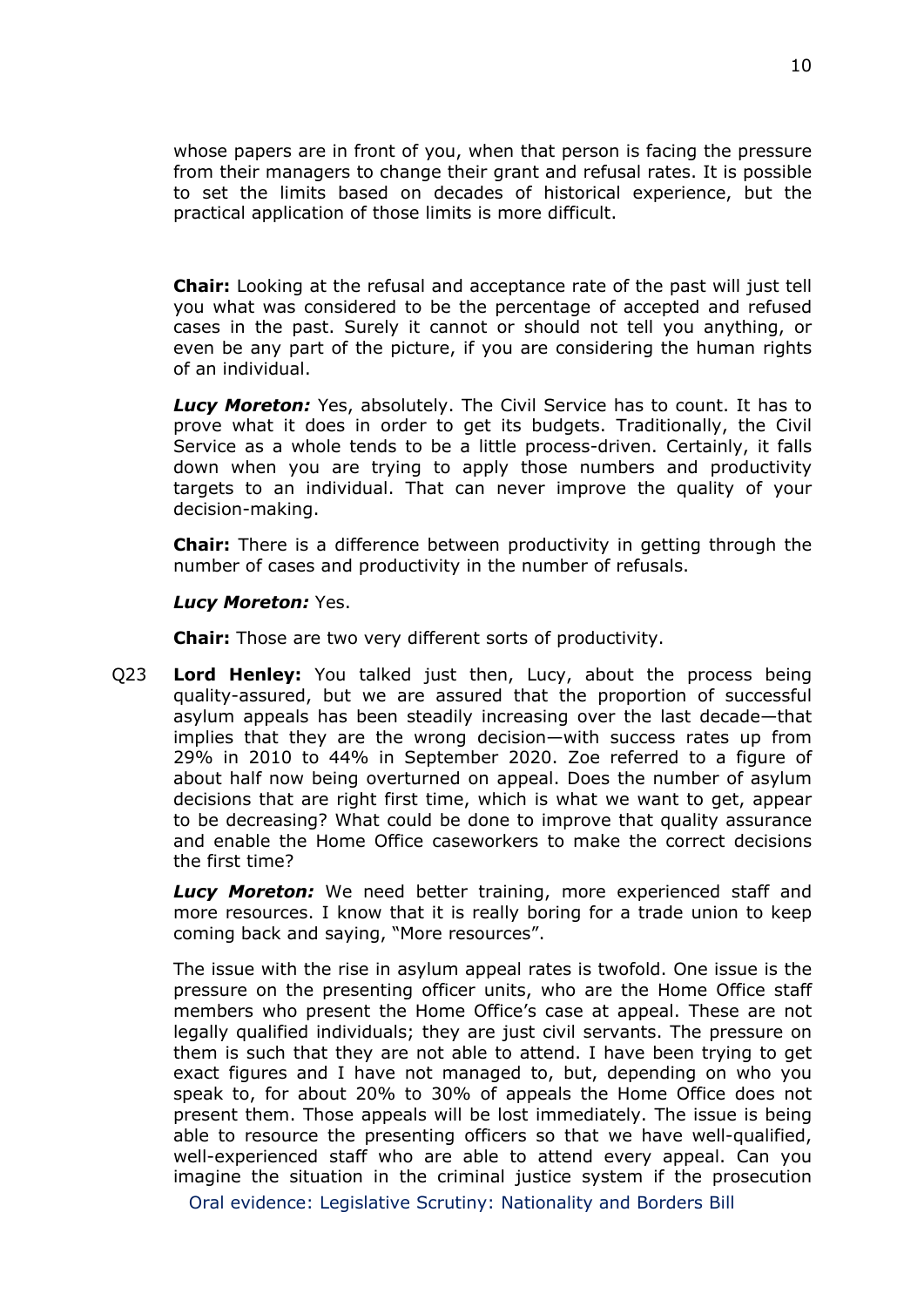simply failed to turn up for a day? That is what is happening, and that is not right for the appellants either.

The other problem is the delay in the court system. By the time the courts have made a decision that has been fed back to change the decision-making process at the start of the process, it can be years later. This means that many thousands of cases have been decided in the meantime in the light of the decision of an appellant authority that decided wrongly, but from which the caseworkers have not been able to learn because of the delay in getting it through the court system.

**Lord Henley:** Could I just pick up on one small bit that I did not quite get? In 20% or 30% of appeals, you do not even turn up at the appeal.

*Lucy Moreton:* Yes, regretfully.

**Lord Henley:** That is largely a question of resources.

**Lucy Moreton:** Yes, absolutely. If there is no presenting officer to do that appeal, no one attends.

**Chair:** Is that random, or is it decided: "This one's so borderline that we're not going to"?

*Lucy Moreton:* It appears to be largely random. The response line taken is that it is random and just driven by how many other cases individuals have. If the Home Office were bringing cases to the courts that were so weak that it made a positive decision not to attend and defend them, that would be indefensible. If that were the position, why would we not just grant? It is very difficult to have the Home Office say that it is anything other than a random accident of caseloads.

**Chair:** It is quite odd when randomness is the reassuring, confidencebuilding option here.

*Zoe Gardner:* I just want to come back with some specifics that might help with your question, Lord Henley. I want to talk about the standard of proof. One issue that comes up again and again when asylum decisions are overturned by the courts is that they find that the wrong standard of proof has been applied by the decision-maker. This has come up repeatedly in expert reports. The UN Committee Against Torture criticised asylum decision-making in 2019 for applying the standard of proof that is appropriate in criminal trials, which is the balance of probabilities, when faced with evidence of people who are presenting with evidence of having been tortured.

This is really important at this point, because the standard of proof in asylum cases is deliberately set at a low level, which is not more likely than not but a real risk or a reasonable likelihood. That is because it is a very serious issue if you wrongfully deny somebody who has, in many cases, great difficulty in bringing documentary evidence to show that they have been persecuted because they are gay or were threatened with FGM. You do not get a certificate that shows that you have experienced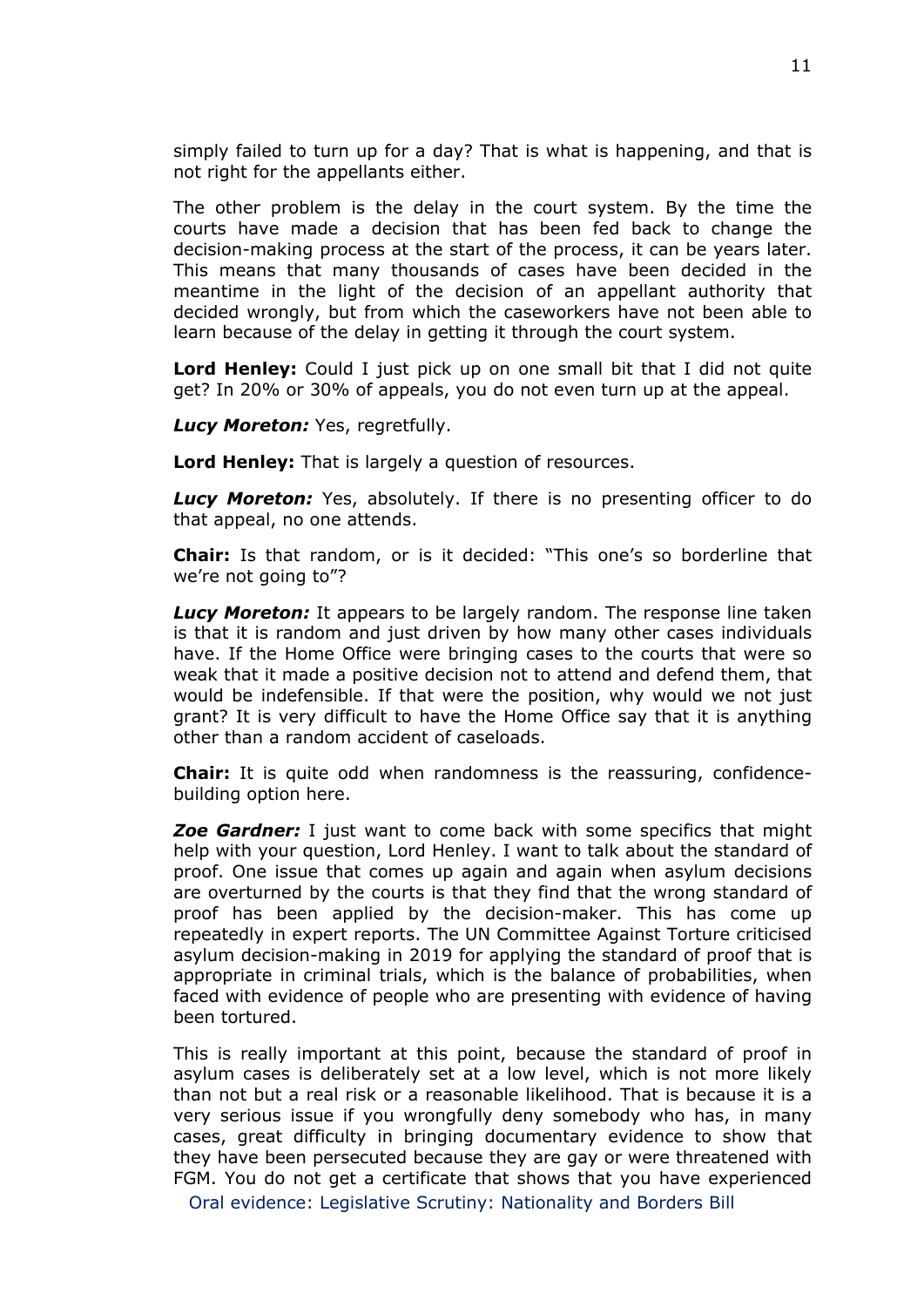these things, so it is very difficult to prove that you are a victim of persecution at that serious level. That is why the standard of proof is set at that level, but there is significant evidence that that is not well understood. It is a training issue among asylum decision-makers.

It is so important to bring this up in this context, because the Nationality and Borders Bill complicates and splits the standard of proof by introducing a higher standard in certain parts of the asylum claim. It will simply make the process more complex. It will make it take more time and involve more legal challenges. It will again mean that people who have faced horrifying situations and face a real risk of being returned to persecution or danger will have to prove the same evidence at two different standards.

To give you an explanation of what I mean, this split standard of proof means that you will have to prove the real risk of what has happened to you on the basis of the lower standard. For example, a Tamil asylum seeker will have to prove that there is a reasonable likelihood that they were detained by the Sri Lankan state, but they will have to prove on the balance of probabilities that they were detained as a member of the LTTE. A gay asylum seeker fleeing homophobic violence will have to prove that there is a reasonable likelihood that they were beaten, but they will have to prove on the balance of probabilities that they were beaten because they were gay. That is absurd. It will complicate the system and make it far more difficult for people who are genuinely fleeing persecution to obtain the protection that they need. This Bill will make the quality of decision-making go down for sure.

**Lord Henley:** It will make even more important the point that Lucy Morton was making about the need to get training correct.

*Zoe Gardner:* Even more training.

**Lord Henley:** We all know the problems of understanding standards of proof, burdens of proof and all that, and even more so for non-lawyers.

*Zoe Gardner:* Yes. It will exacerbate those problems and make it more complicated for those decision-makers, who will therefore need more training.

Q24 **David Simmonds MP:** The question I was going to put has to some extent been answered already, but I can perhaps draw out some key points from it. First, do you have a view on what measures will be required for a more robust quality control mechanism covering the issues with decision-making that you both described?

Specifically, do you have a view about the transparency of decisionmaking and how that can be addressed so that the applicant has clarity about what process is being followed and why decisions have been made?

Finally, do you have a view about the benefits or otherwise of the process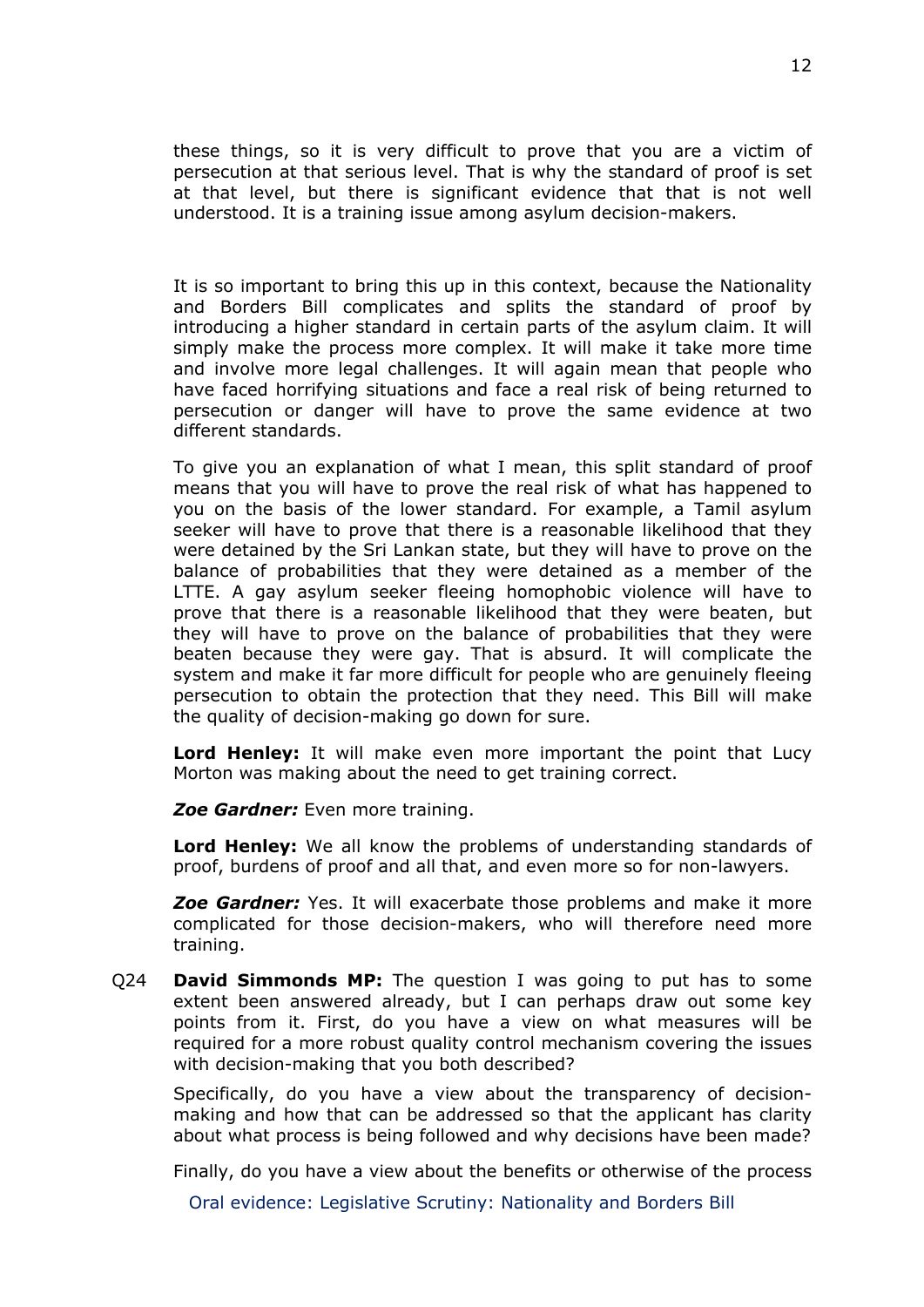being entirely independent? Lucy has already answered that by saying that it needs to be somebody within the Civil Service, for reasons that she has outlined. Would an independent agency staffed by the Civil Service be a more robust and acceptable mechanism than having it done entirely within a government department, for example?

*Zoe Gardner:* There is a great deal of dysfunction and negative culture within the Home Office. I see the arguments for why independence from the Home Office might be one way of addressing it, but there is a problem with this issue being politicised. This is a few tens of thousands of extremely vulnerable people per year seeking safety in our country. It really should not be front-page news eight months of the year. When the entire government policy seems to be led by the intention to discredit, disbelieve and get rid of asylum seekers, I cannot see a circumstance in which credible, quality processes are put in place for these people who really need our help and should be the major concern of government every day.

*Lucy Moreton:* You asked how we can approve the assurance. I am afraid it almost amounts to repeating the same things. The individuals who conduct the assurance must have had the training, time and capacity to do that properly and correctly.

Your third question was whether it should be independent. You are correct that I have touched on that. We cannot isolate these individuals from the political narrative. Of course, the Immigration Service was independent once upon a time. It was an independent body separate from the Home Office. It was originally brought back into the Home Office in 1999, with the political remarks that it was not fit for purpose. It has been absorbed into the Home Office as opposed to being an executive group apart from it. Whether it is right to return to that or not, the individuals who make the decisions will still live and breathe the culture and media coverage of the day.

Forgive me. I do not recall your middle point. You had three questions.

**Chair:** It was about transparency.

*Lucy Moreton:* Thank you. There is a fine line to be walked. The Home Office, like all government departments, has to publish the standards to which judgments are made. That is available. It is fairly well hidden, perhaps, but it is available. The more you make that decision-making transparent, the easier it is for someone who does not justify protection to know what it is and what bullet points you need to hit in order to get this.

I am very wary of falling into that trap of negative, anti-migrant rhetoric, but certainly not all those who seek our protection meet those requirements. Even at the highest standard at the appellant level, 50% of those cases fail, as well as 50% succeeding. The number is appalling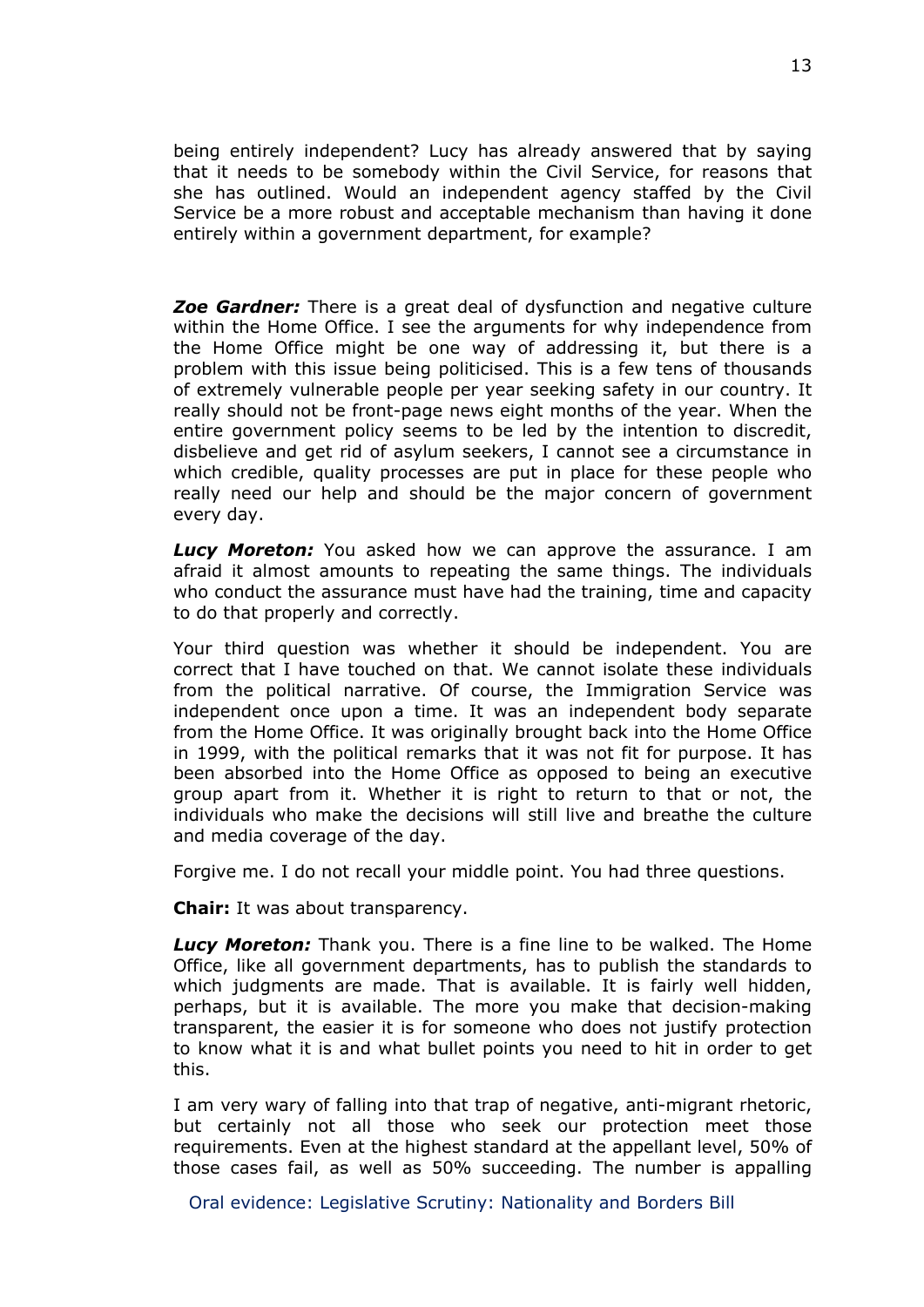whichever way you read it, but there are still individuals who seek to exploit the protection of the UK.

Zoe is absolutely right that the burden needs to be low enough. Nobody flees persecution carrying their documentation with them. That does not happen in practical terms, but we also have to have enough regard to individuals who would seek to exploit particularly some of the more obvious

elements that would fall within or be excluded from protection. Is it transparent enough? Probably not, but there are reasons why transparency is more challenging in this instance. Ultimately, the decision on that rests at a political level.

**David Simmonds MP:** I will press both of you a little on the point about the transparency and independence of the decision-making process. It seems to me that the gold standard would be a process that we all accepted was completely fair, so the numbers of people gaining acceptance through that system would become a politically neutral issue because we would agree that the system was fair, so whether it produced 5,000 arrivals or 100,000 arrivals gaining asylum it must be the right number because the system is fair.

Do you have a view about what steps could be taken through the Bill to move towards a system that would command public confidence as being fair, detached from the numbers of people arriving and the political impact that that has?

*Zoe Gardner:* There is a real problem with the way this issue is spoken about generally across politics. I would assume very much that anybody who is an MP, and certainly a Minister, understands the definition of a refugee. That is not the case for anybody walking down the street, and it is understandable that people want to feel that they can have confidence in the system, but the way asylum seekers are spoken about does not reflect the legal reality.

A perfect recent example is the Home Secretary claiming that people crossing on small boats across the Channel are not legitimate asylum seekers. In fact, they are, because they come from countries where they are fleeing persecution, enter into our asylum system and lodge a claim for protection. That makes them genuine asylum seekers, and, in many cases, genuine refugees. That is the legal reality. That is the meaning and definition of those words, but if the Home Secretary goes out and says, "They're not. They're economic migrants. They're trying to take advantage", that is the perception that the public will have. There will be a diminishment of trust in that system.

That political reality feeds upon itself and produces the situation that we have now in which the system is entirely dysfunctional and the proposals before us—I hope we will have time to get to a little more detail about what the Bill will really do—will make the situation significantly worse.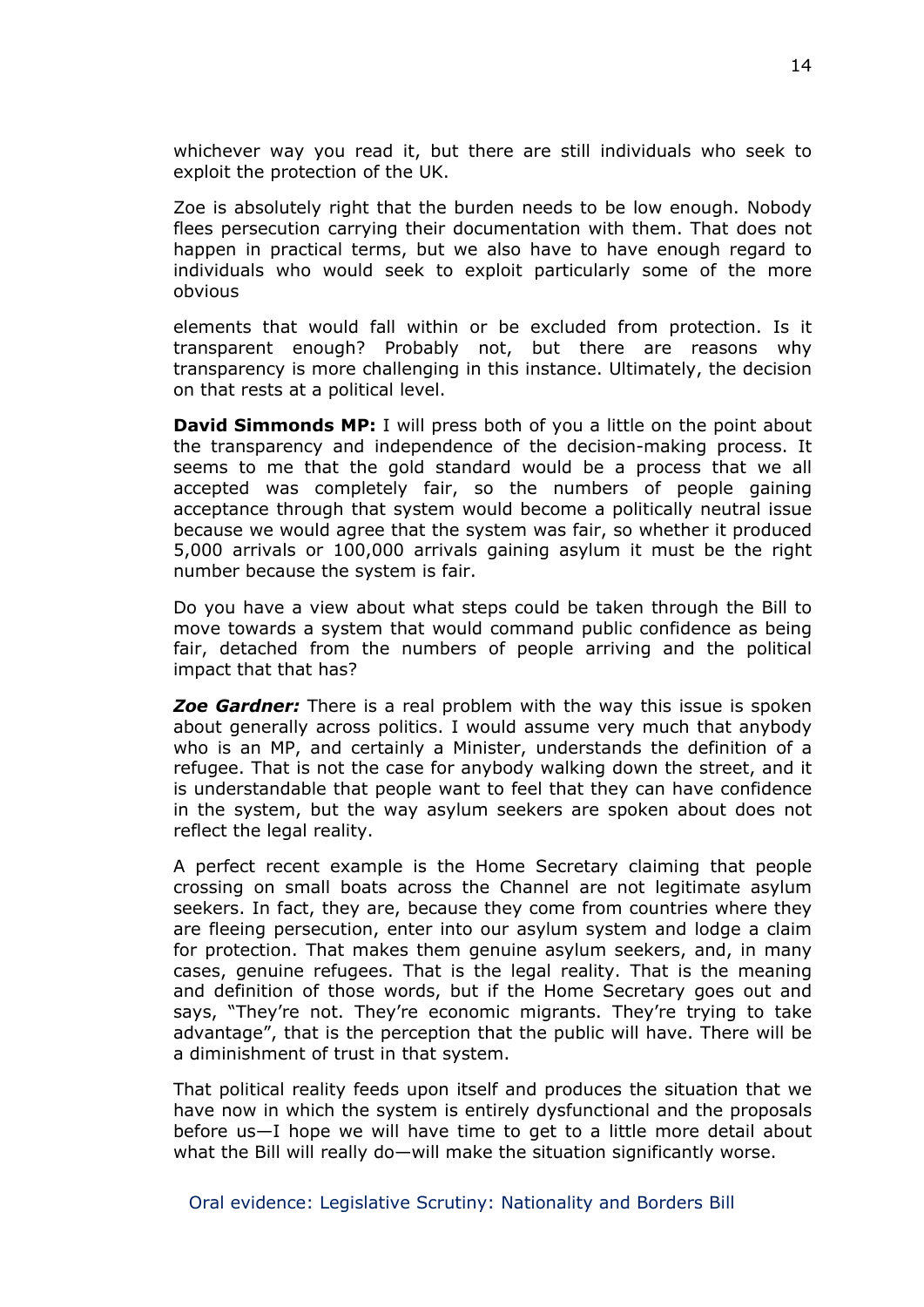*Lucy Moreton:* It is very difficult to separate the system from the politics completely. I am not sure that I could suggest with any credibility a system that could have so much public faith from the outset that we could reach the outcome that you suggest, which is of course the correct one. If the system works, we take as many people as we take; it does not matter what the numbers are.

We have got to this very low point in faith in the system and the speed of delivery in the system through many years of underresourcing and neglect. We are not going to fix that, certainly not with one Bill, and arguably not at all with this Bill. There is no magic bullet. It will take almost as many years to make the system work as it took to break it.

Improving the quality of decision-making to the extent that the courts uphold the decision of the Home Office in the majority of cases will be a very good start, but in order to get to that point we need to resource and contract the length of time it takes to get from one end of the system to the other. At the moment, it can take an easy 10 years from encounter, whether that is arrival across a border, being encountered in country or being here legitimately and your circumstances at home changing, to getting to the end of the system where you might be looking to a final grant or move.

That can be 10 years, and so much in the world changes overnight. A claim from an individual that might have been perfectly rightly refused in January could be perfectly rightly granted in June, July or August because the global political situation had changed. We do not have the resources to respond to that, and that leads to a lot of the perception of unfairness and the distress experienced by the staff and users of that system.

Q25 **Joanna Cherry MP:** Zoe, you said you would like to address some of the detail of the Bill. Maybe we could come on to that now. I will address my question primarily to you, but Lucy should feel free to come in. I want to talk about the late-evidence clauses in the Bill. You touched upon them earlier. There are a number of clauses in the Bill that would enable the Home Office to require an asylum seeker to provide grounds of the claim and evidence by a specified date. Where an individual fails to do that—to use the language of the Bill, "without good reason"—the Bill requires the decision-maker to take into account the late submission as damaging to credibility and to have regard to the principle that late evidence should be given minimal weight.

Do you think a failure to meet a deadline should damage somebody's credibility and affect the weight given to the evidence? What implications will this have for the human rights of asylum seekers?

*Zoe Gardner:* Thank you very much for that question. It is an extremely important point that this Bill introduces measures to undermine the credibility of people who submit late evidence.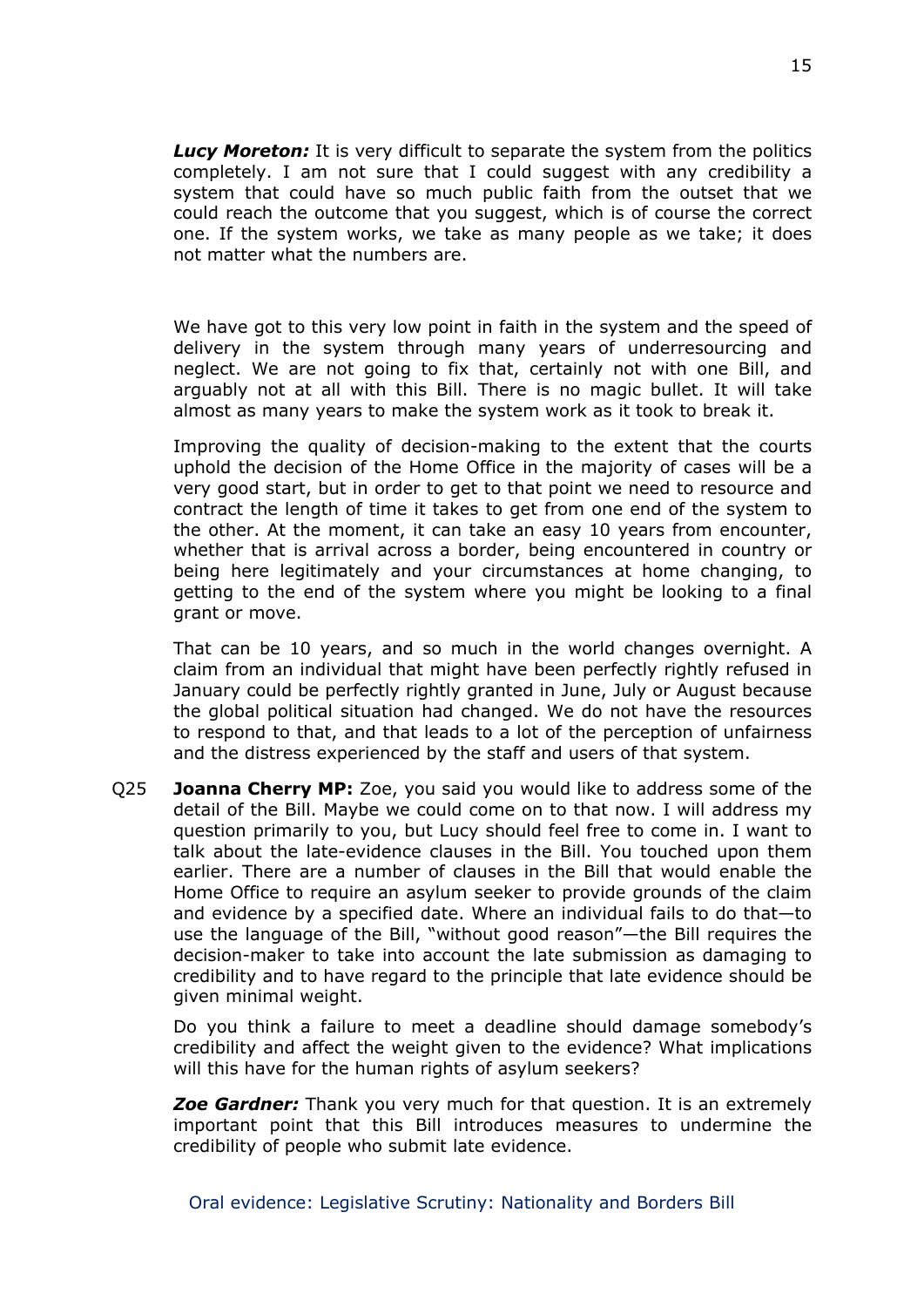There are two sides to this. On the one hand, this is part of what many of the clauses in this Bill do, which is basically to replicate existing principles and to couch it in certain language—again, this cultural framing that posits asylum seekers as trying to game the system, as liars and as all the things that, generally speaking, they very much are not. There is already a very clear requirement in the Immigration Rules and the Immigration, Asylum and Nationality Act 2006 that all evidence be submitted at the earliest possible opportunity. If you submit evidence late, you will have to explain why and give a good reason. That principle already exists within the system.

On the one hand, this does not do much, but it requires judges to give minimal weight to evidence submitted late. The reason why evidence may be submitted late is documented in extensive scientific evidence. One of the key reasons is that people who have experienced trauma, particularly trauma such as that resulting from sexual violence, experience posttraumatic stress disorder. One of the many symptoms of that is avoidance. Memories made at times of extreme trauma in your life are stored differently in your brain, and it is very difficult to recollect and reproduce them in a chronological and consistent way. In particular, this goes to women and sexual minorities who have experienced the type of violence that brings about feelings of shame.

Generally speaking, as I said, people on the street in the UK do not understand the details of the asylum system. The people who are coming here to seek asylum do not understand the process by which their claim is being assessed, and they do not know that they have to provide these pieces of evidence. Women who have been victims of FGM, domestic violence or sexual violence do not know that that can be part of their asylum claim. They may find it extremely difficult to explain and give an account of those experiences in detail, particularly when interviewers may be men, interpreters may be men. There are a huge number of very clearly scientifically documented reasons why people do not always provide all the evidence up front straightaway.

In fact, just last week, in the High Court case, David Lock QC confirmed that a person giving an inconsistent account and not being able to give a full account of the traumatic experiences that they have undergone should not be damaging to their credibility. That is reiterated by the UN. There are many reasons why that late evidence might come in at that stage.

As I said, there are already measures in place to say that you must justify giving that evidence late. If you say that this evidence must be given minimal weight and you put that on statutory footing, what if the evidence shows that a person will undergo torture and it is given late? Should that be given minimal weight? Of course not. This is interfering with the constitutional responsibility that judges have in our country to make an assessment based on the facts before them. It is absolutely dangerous to put this requirement in the Bill, because it will mean that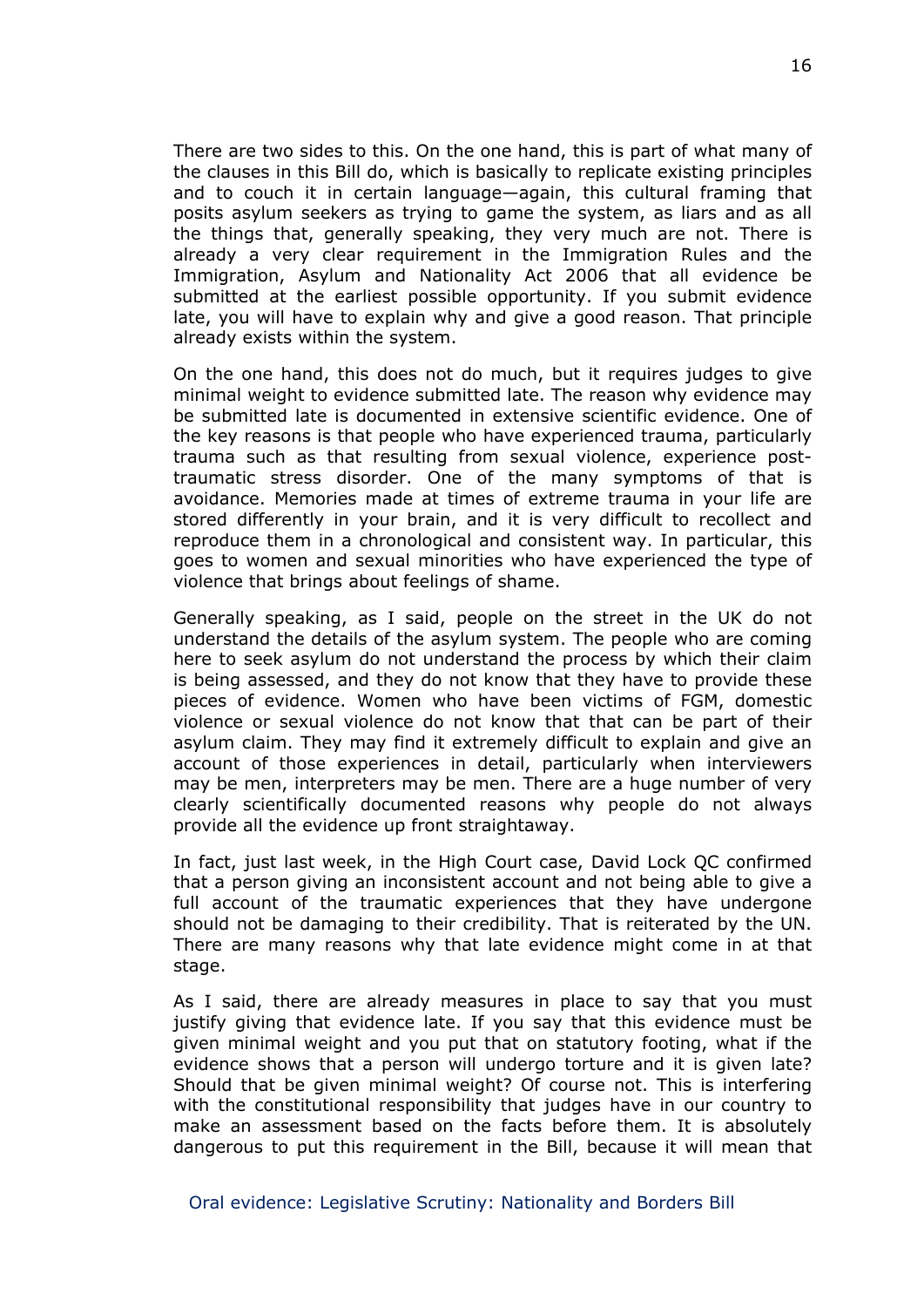people who are presenting credible evidence at a later stage, potentially due to their trauma, may be denied protection. That is unacceptable.

Q26 **Lord Brabazon of Tara:** The Government have stated that some clauses in the Bill, such as the requirement to act in good faith in Clause 64, will stop challenges being made that will "frustrate the efficient functioning of the system of immigration control, in particular to delay a person's removal or deportation". Is individuals frustrating the asylum process a widespread problem? If so, does the good-faith requirement tackle the problem in a

way that ensures fair decision-making for the applicants?

*Lucy Moreton:* Whether the production of late evidence or late challenge frustrates the process is in itself a really weighted phrase, and it depends on which side of the coin you are looking at it from. For example, in a relatively recent issue that hit the media, a deportation flight took off with only a very small number of individuals on board because everybody else had lodged a late challenge to it. Was that frustrating their removal? Yes, in one respect it was. Equally, was it bringing entirely right and proper challenges that they had a right to have heard, which needed to be aired, and therefore their removal in that particular instance was delayed? In that case, it is just the proper exercise of justice and not frustration.

There is a right to bring material at that very late stage when you have been arrested or picked up and are usually in the custody of immigration enforcement. You wait 48 hours. We have to wait 48 hours, and then you are removed. In that 48 hours, there is an entirely understandable scrabble to get anything that will stop this, to buy everybody enough time to breathe and have some time to think.

From one perspective, yes, it is a problem. For almost every removal, for very understandable reasons there is a degree of somebody trying to frustrate it, because nobody wants to be forcibly returned to a country. Whether or not they face persecution or risk there, they do not want to go. If they wanted to go, they would have gone. Of course, they want to do something that will stop that. It is that widespread.

The application of a good-faith requirement is quite difficult to judge and is likely to lead simply to further litigation with what is good faith. Some of these are manifestly poor faith, but the justice system already has the provision to deal with things that are time-wasting, repetitious or manifestly without merit at the outset. Beyond that, without testing what is brought forward, how can you know that it is manifestly without merit?

The balance is quite risky, because where we get this wrong we risk someone's life or liberty. The outcome is far more serious than simply, "Goodness me. Sorry, we sent you back in error. Come back to the UK". They may not be able to come back to the UK, so there is a humanitarian and a human rights obligation to look at this very carefully. What is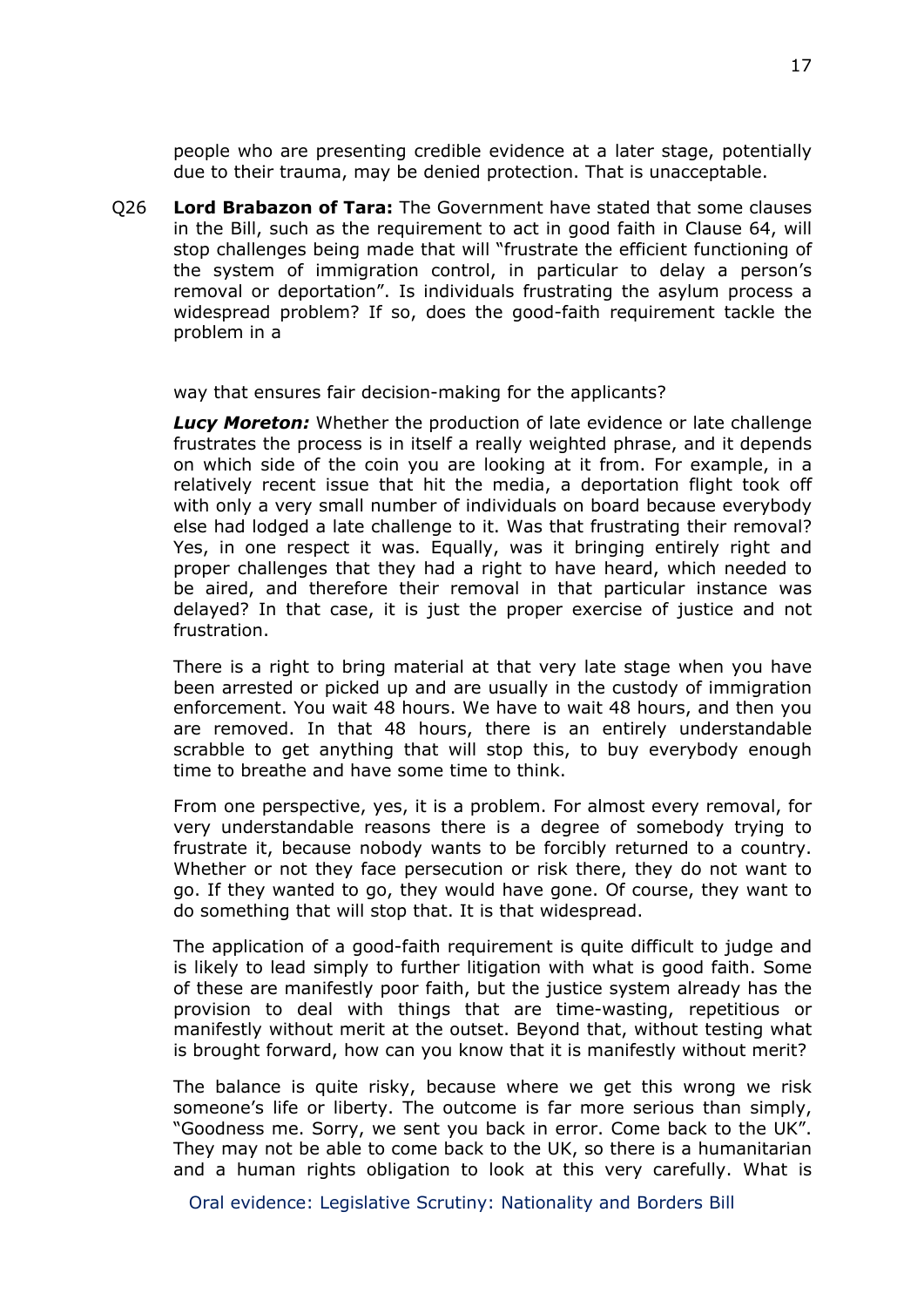unmeritorious frustration and what is a quite understandable and perfectly legitimate legal challenge? That is a really hard line to draw.

*Zoe Gardner:* Can I just say something very quickly about whether people are standardly trying to abuse the system? JCWI has represented people at all stages of the immigration and asylum process for almost 60 years. It is our experience that cases in which somebody who is not truly fleeing persecution and does not need protection gains protection are vanishingly rare, but cases in which people truly need protection and are denied that protection happen all the time.

Q27 **Angela Richardson MP:** Echoing the evidence that you have both given today, the UK representatives to UNHCR told us that provisions in the Bill may lengthen the time taken to make asylum decisions and increase the number of appeals. For example, under Clause 11, decision-makers would be required to make additional inquiries as to whether a person came to the UK directly and claimed asylum as soon as reasonably practicable, and whether there is a good reason for their unlawful presence. Adverse decisions will potentially result in appeals to the Firsttier Tribunal and beyond, if so. Do you agree with this analysis? If so, are there more effective ways to clear the backlog?

*Zoe Gardner:* Yes, I absolutely agree with that analysis. The rules in question are just one of the areas where this Bill complicates decisionmaking. They also simply introduce a six-month delay on almost all asylum applications.

We have numerous clients now who belong to the 4,500 people who have been served with inadmissibility notices on arrival in the UK. That means that the Government give themselves six months to find somewhere else—anywhere else—to get rid of them to. All our clients who have so far been served with those notices have, after six months' delay, now entered into the standard asylum procedure. I understand that five people have been removed. The Government do not have the agreements in place to remove people.

I do not know the nationalities or identities of those five people, but I would speculate that they are probably not people who have been accepted as asylum seekers somewhere else. They are probably nationals of the country they have been returned to. This Government do not have any agreements to send people who are not nationals of that country to another country. Because of the way countries work, it seems highly unlikely that many will sign up to the idea of just taking in foreign nationals we do not want.

This is just an additional six months' delay with no other purpose that we can tell. It is having a really terrible impact on the mental health of our clients, including clients who have family members here and who could have been starting their new lives if they were simply recognised as the refugees they are. That is one way in which it will cause delays.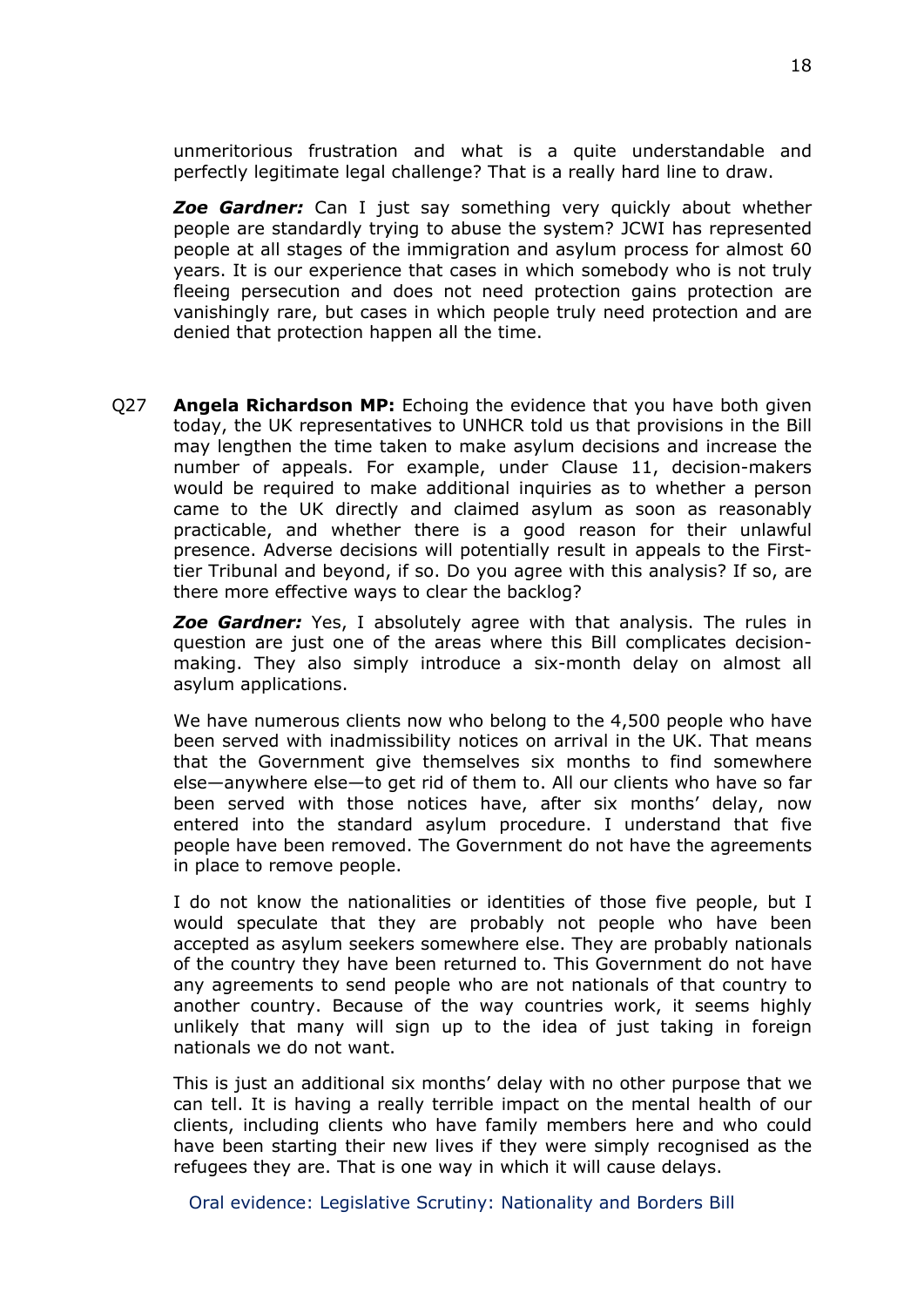As I said, the split standard of proof will make decision-making more complicated and increase delays. Obviously, there will be appeals and a legislative process that will come about because of these other measures, such as the credibility ones that I talked about. Overall, this Bill could have been designed to increase the bureaucracy of the asylum system.

I should add that, after they have been recognised as refugees, this Home Office wants to reassess their situation every two and a half years. It wants to deny them public funds unless they are destitute, which they evidently will be, and therefore they will have to apply to have those conditions lifted. This Home Office seems to want more bureaucracy when its backlog is piling up and it is not coping with its current caseload. It is not clear to me how that will be achieved; it is certainly not in the Bill.

*Lucy Moreton:* I would absolutely echo that. There has been so much debate about the legality of many of these measures that it is inevitable that, were the Bill to pass in its current form and this become law, it would be challenged repeatedly and through to a fairly high level. Those challenges must be allowed, because the impact of all the appeals and everything that Zoe and I have talked about for the last hour is to slow the system even further. I know I already said that it was broken, and you cannot break something that is already broken, but we would pulverise it.

There are better ways to deal with this backlog, and we have both spoken about the need to resource the system end to end, from first admission to last removal. This does not apply just to the Home Office; the court system, social services and the local authorities that build the support systems around that can also shorten the length of time that this takes, from the appalling eight to 10 years that we see now down to a reasonable six to 12 months. We would still make good-quality, understandable, fair and just decisions, but in a much shorter timeframe.

In order to do that, we need resources. That means accommodation, people, IT and training. We need a lot more of it. We need the people that we get to stay, and they will stay only if we treat them right, value them as employees, value their mental health and well-being, value their personal circumstances, and do not treat them like machines. That will improve the backlog far more quickly than complicating the system will.

**Chair:** Thank you both very much indeed. You have given us a very compelling and concerning insight into the way the system is operating at present and the impact of the Nationality and Borders Bill. Zoe, could you take back to your colleagues in JCWI what an incredibly important role they play in this very difficult discourse? Long may they continue to do so. To echo what Florence said to you, Lucy, as Florence's parliamentary neighbour I am one of your customers. We see how complex and difficult the cases are. Sometimes, the longer they have gone on, the more distant people are from the information that caused them to come here in the first place, so it gets harder, not easier. We appreciate the work that